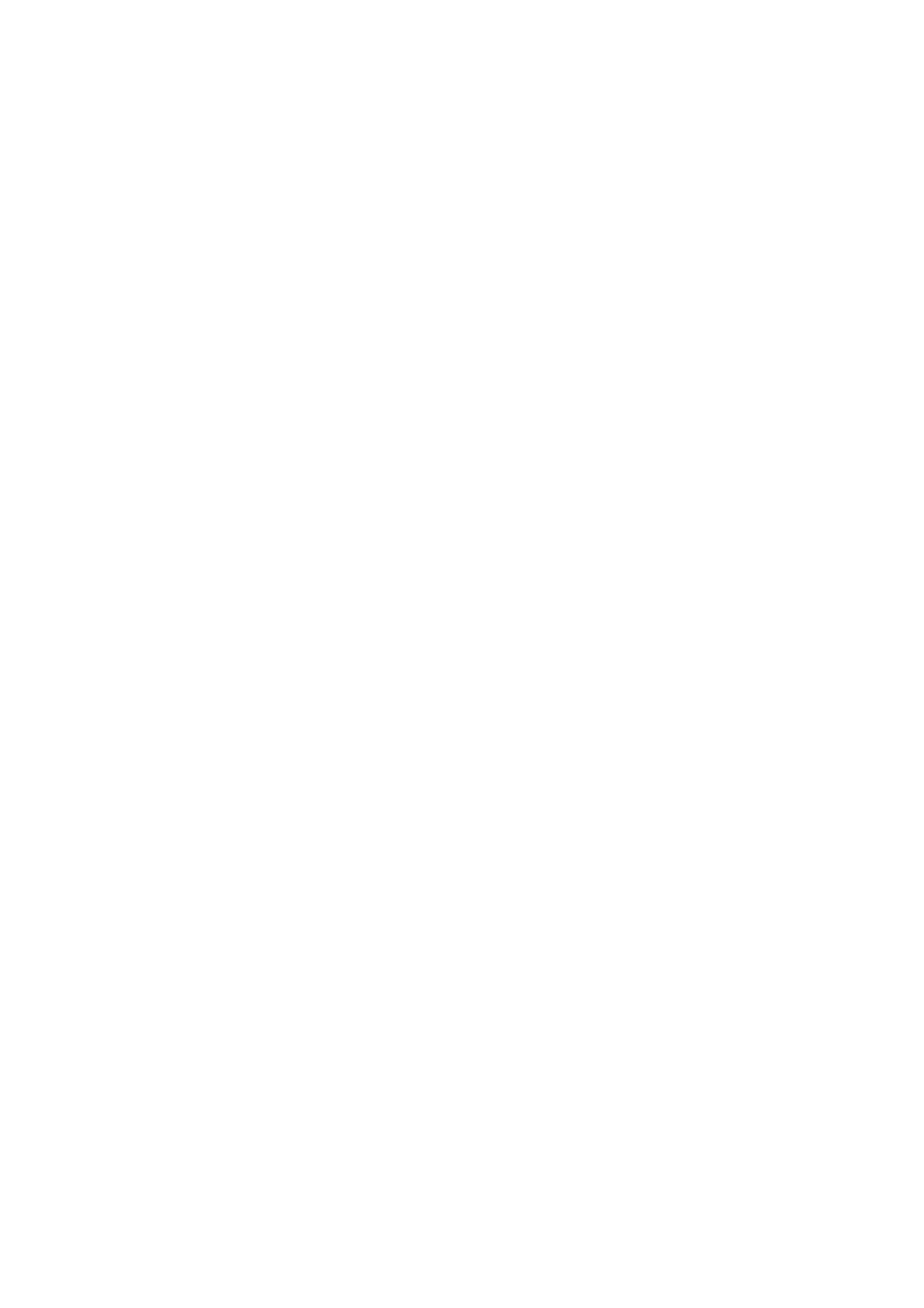## **EUROPEAN UNIVERSITY INSTITUTE DEPARTMENT OF LAW**

*Politics and Constitutional Courts A Judge's Personal Perspective* 

**MAREK SAFJAN**

EUI Working Paper LAW No. 2008/10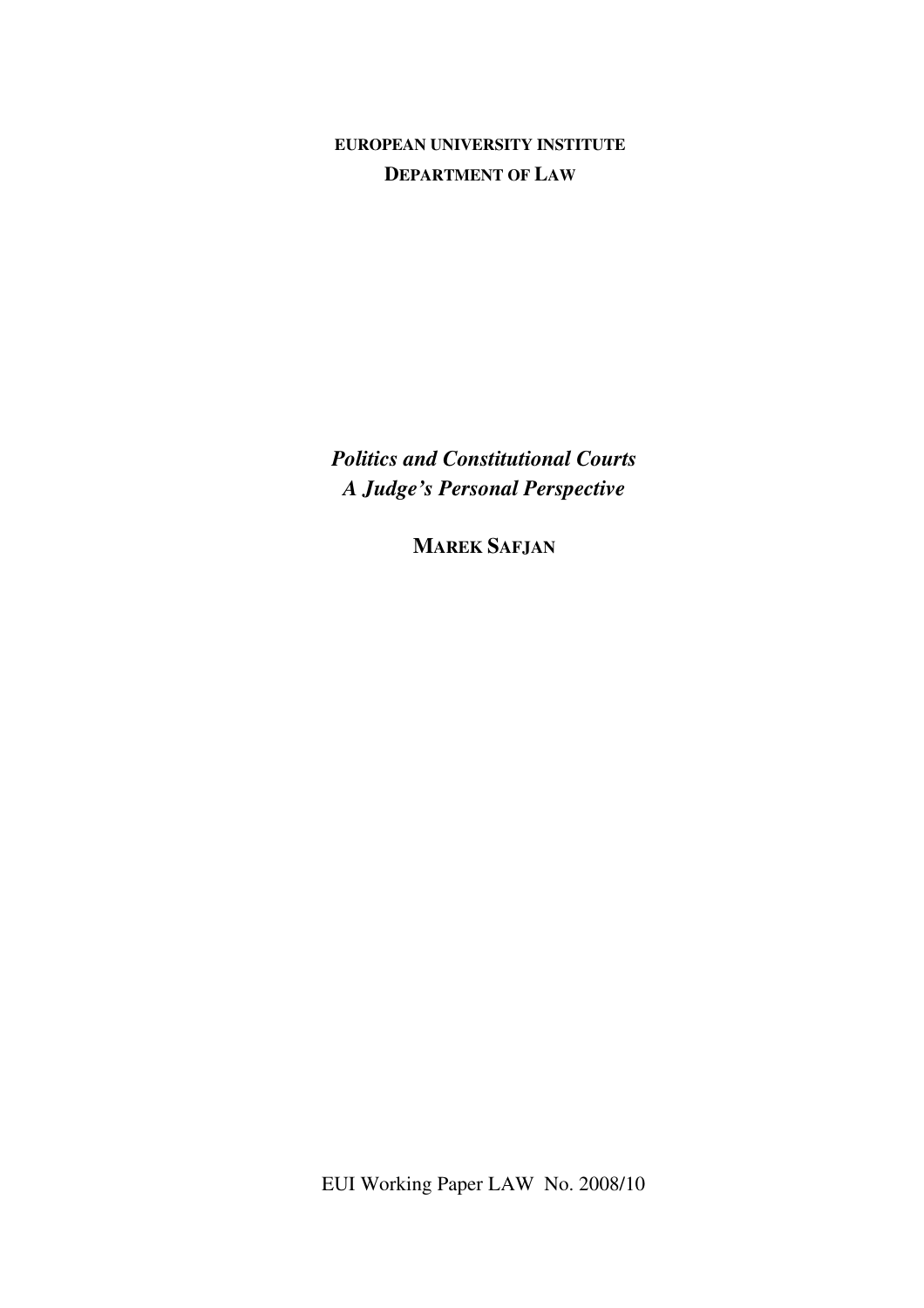This text may be downloaded for personal research purposes only. Any additional reproduction for other purposes, whether in hard copy or electronically, requires the consent of the author(s), editor(s). If cited or quoted, reference should be made to the full name of the author(s), editor(s), the title, the working paper or other series, the year, and the publisher.

The author(s)/editor(s) should inform the Law Department of the EUI if the paper is to be published elsewhere, and should also assume responsibility for any consequent obligation(s).

ISSN 1725-6739

© 2008 Marek Safjan

Printed in Italy European University Institute Badia Fiesolana I – 50014 San Domenico di Fiesole (FI) Italy

> http://www.eui.eu/ http://cadmus.eui.eu/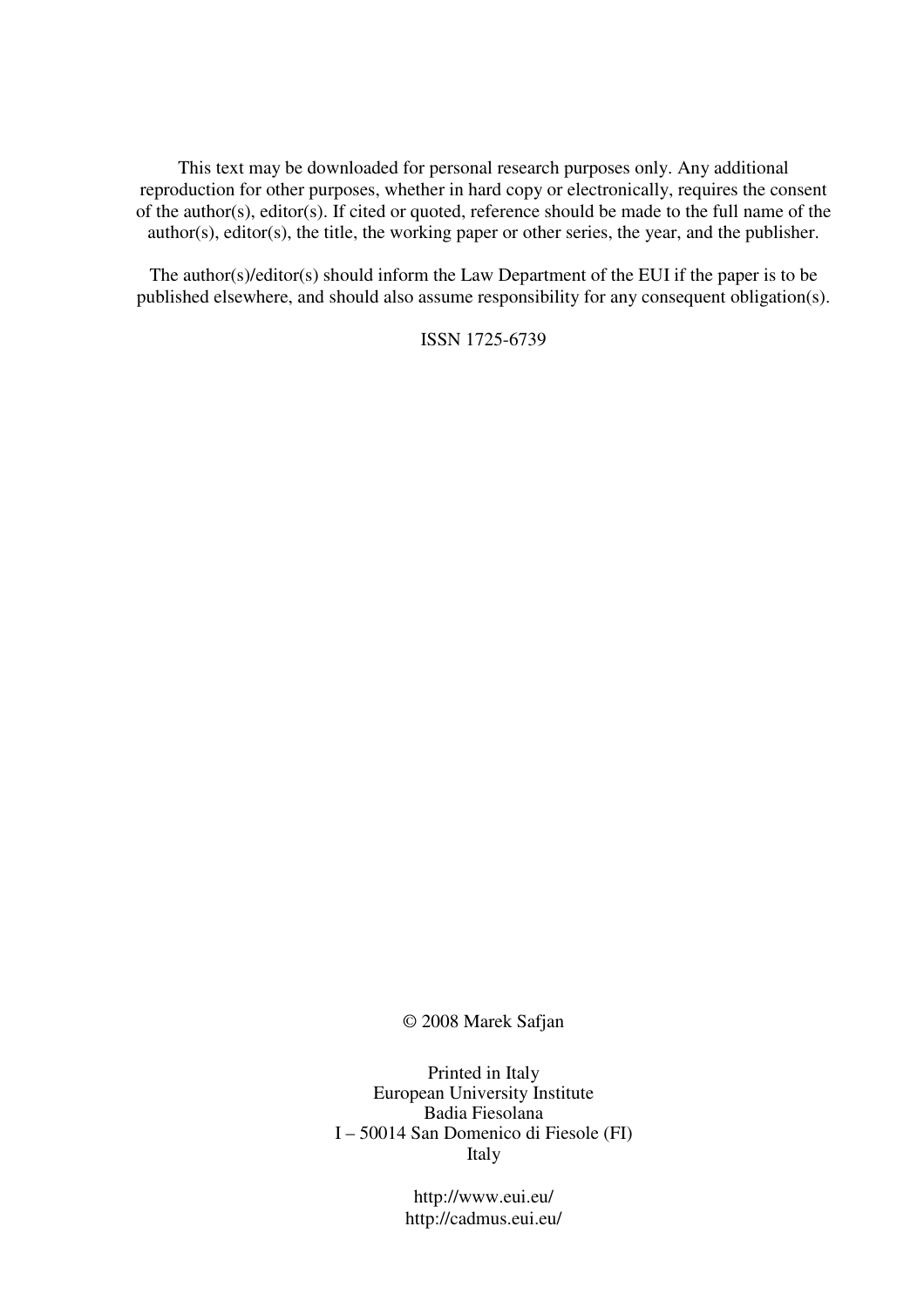#### **Abstract**

The paper deals with different forms of political impact on the constitutional justice. The main subject of presentation is the analysis of recent Polish experiences which can help to identify better the threats to the independence of the constitutional justice in democratic space. The first part takes the effort to describe the specific phenomenon of political pressure exerted on the constitutional justice through indirect influence (so called "political mobbing"). The argumentation developed in the paper proves that even such indirect and sometimes subtle interferences from the political elite create the very danger for accountability of constitutional justice and have a negative impact on constitutional awareness of the society. The second part deals with typical reasons (ongoing in all constitutional courts) of inevitable  $\leq$  politization $\geq$  of the constitutional review, first of all the political procedure of appointments of the judges and the political nature of constitutional cases. The thesis is defended through the analysis of Polish experiences which indicate that the presence of politics, inherent element of the constitutional justice, cannot be automatically identified with lack of the objective and independent judgments issued by the judges. Internal independence and formal external guarantees of it allow us to avoid the pathological impact of politics. Two factors have a particularly great impact on the attitudes of judges and support them in fulfilling their responsibility: the continuity of jurisprudential lines, accumulation of constitutional experience (acquis constitutionnel) and the permanent dialogue between the constitutional courts and the international courts or among the constitutional courts in the European space.

#### **Keywords**

constitution building - democracy - non-majoritarian institutions - political culture political representation - public opinion - fundamental/human rights - judicial review transparency.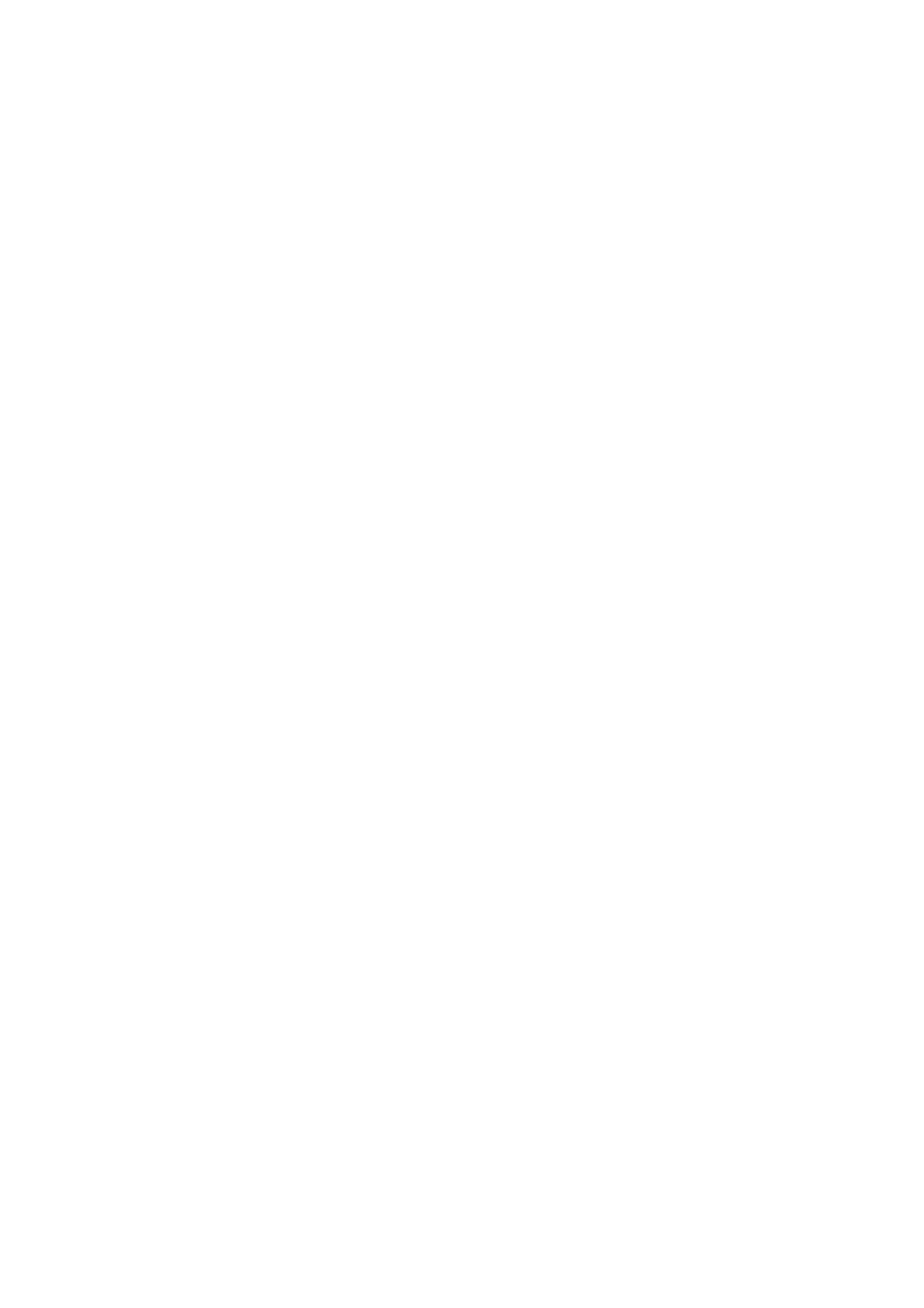# *Politics and Constitutional Courts A Judge's Personal Perspective*

Marek Safjan

#### **Political Mobbing Against the Constitutional Justice**

#### *What is <political mobbing>*

 $\overline{a}$ 

Political impact<sup>1</sup>on justice including the constitutional courts should not be identified with the political mobbing. The former is a natural characteristic intrinsically linked with the nature of the constitutional justice. The latter (mobbing) is always at least a kind of deformation of relations between the justice system and the world of politics<sup>2</sup>. However, we should propose also a different distinction between the diverse forms of political interferences into justice: namely between the acts which I would call – the mobbing (itself) as well as the direct, transparent (and not hidden) forms of the political acts against the independence of courts and judges. For the purpose of this analysis we will only look at the phenomena of the political mobbing in itself. Such choice of the topic is dictated by at least three reasons: firstly, the direct political acts against independence of the justice system are inscribed into the nature of undemocratic political structure and belong to the different world being rather the components of the complex reality creating the oppressive political system over the society. It is not my

<sup>1</sup> The topic concerning complex relations between politics and the justice system is largely described in the legal, political science and the sociological literature, see for instance: R.Hirschl, *Towards Juristocracy: The Origins and Consequences of New Constitutionalism,* Cambridge MA: Harvard University Press 2004; Murphy F.Walter, *Courts, Judges and Politics. An Introduction to Judicial Process,* New York, Rendom House 1974*;* Herbert Jacob *et al*., *Courts, Law and Politics in Comparative Perspective*, New Haven: Yale University Press 1996; Thijmen Koopmans, *Courts and Political Institutions*, Cambridge University Press 2003; Mauro Cappelletti, *Le pouvoir de juges*. Presses Universitaire d`Aix en Provence, 1990; Martin Shapiro and Alec Stone Sweet (eds.), *On Law, Politics and Judicialization*, Oxford University Press 2002.

<sup>2</sup> According to the Oxford English Dictionary (sec. Ed. volume IX, p.929) "*Mobbing is violent threatening action taken in an effort to obtain a definite end and this distinguishes it from rioting and breach of the peace which are disorderly conduct at large*". Only as an interesting side note, it is worth noticing, in the Polish context, we can underline that mobbing is typical for birds` behavior ("*The mobbing of hawks or owls is no. doubt often dictated by revenge*").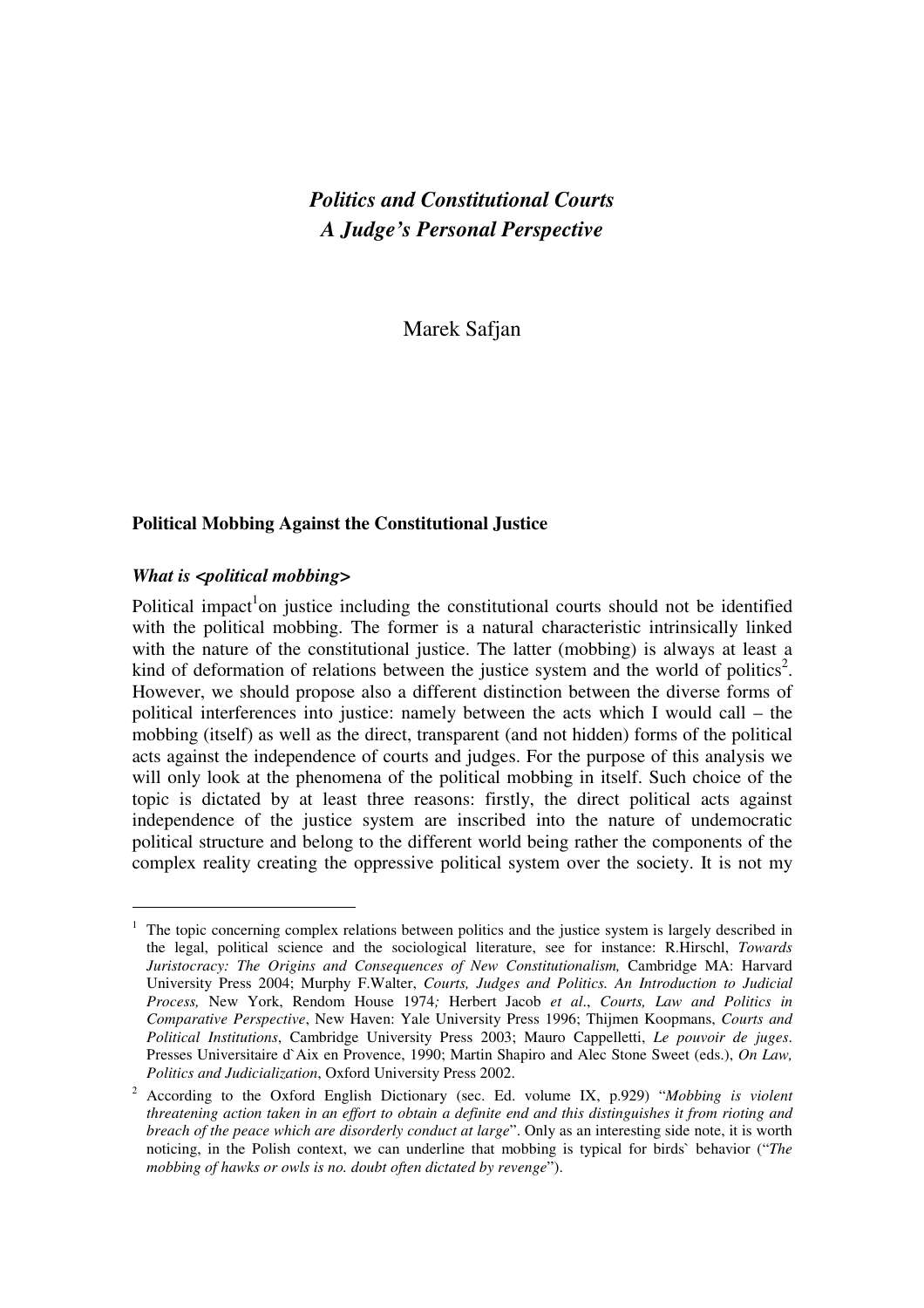intention to analyze here undemocratic structures (for example those which exist in Byelorussia (under Lukashenka) or semi –democratic systems of Russia or Ukraine).<sup>3</sup>

Secondly, the political mobbing is less known and less analyzed in the legal and political literature probably because of the objective troubles and difficulties not only with precise identification of these <mobbing acts> but also with drawing of correct and clear distinctions between the normal and non-pathological political impacts on constitutional justice and pathology or deformations of the relations ongoing in the scope of these branches of state power. Thirdly, I am rather convinced about special importance of such an analysis because the slow and invisible process of erosion of democratic mechanisms, which undermines the fundamental principles of the division of powers, seems to be sometimes as dangerous as a direct attack against the independence of justice.

At the beginning, I would like to try to identify some common characteristics of political mobbing which seem to be common elements of apparently different ongoing forms of it.

Firstly**,** an indirect impact on the activity of constitutional courts exerted – only through legal instruments or political means.

Secondly**,** the political mobbing is directed rather against the persons (e.g. personally against the judges) than the institution of the constitutional court as a whole. For these reasons the ways of mobbing are more sophisticated, more complex. The process of mobbing is ongoing at the same time on two levels: that of individual psychology of the judges and on the level of public opinion.

Thirdly**,** the purpose of political mobbing is always motivated by intentions to reach some political goals e.g. direct and concrete political outcomes (e.g. to ensure in the future the  $\langle$  spositive  $\rangle$  constitutional judgments and to eliminate the risk of unsuccessful legislative activity; to limit too large a scope of the constitutional review, to accelerate the schedule of some cases).

## *Diverse forms of political mobbing*

Forms of  $\leq$  political mobbing are different and less or more sophisticated. In my analysis, I attempt to put in order only some general and typical manifestations of it. Former and present experience and practice in this field allow us to identify three kinds of political mobbing against the constitutional court:

 $a$  acts promoting negative image of constitutional justice in public opinion<sup>4</sup>,

<sup>3</sup> My intention is not the analysis of the specific issues of political transformation in the Central European Countries, which present the complex relations and tensions between the different branches of power in that period after the collapse of communism system, see for instance Wojciech Sadurski, *Constitutional Justice. East and West: Democratic Legitimacy and Constitutional Courts in Post Communist Europe in Comparative Perspective*, Kluwer International 2003; Wojciech Sadurski, *Rights Before Courts. A Study of Constitutional Courts in Post-communist States of Central and Eastern Europe,* Springer 2005*;* Martin Krygier and Adam Czarnota (eds.), *The Rule of Law after Communism. Problems and Prospects in East-Central Europe*, Dartmouth, Ashgate 1999.

<sup>4</sup> As an example we could quote a statement frequently repeated by Polish Prime Minister that the Constitutional Tribunal represents in its jurisprudence a specific approach namely the so called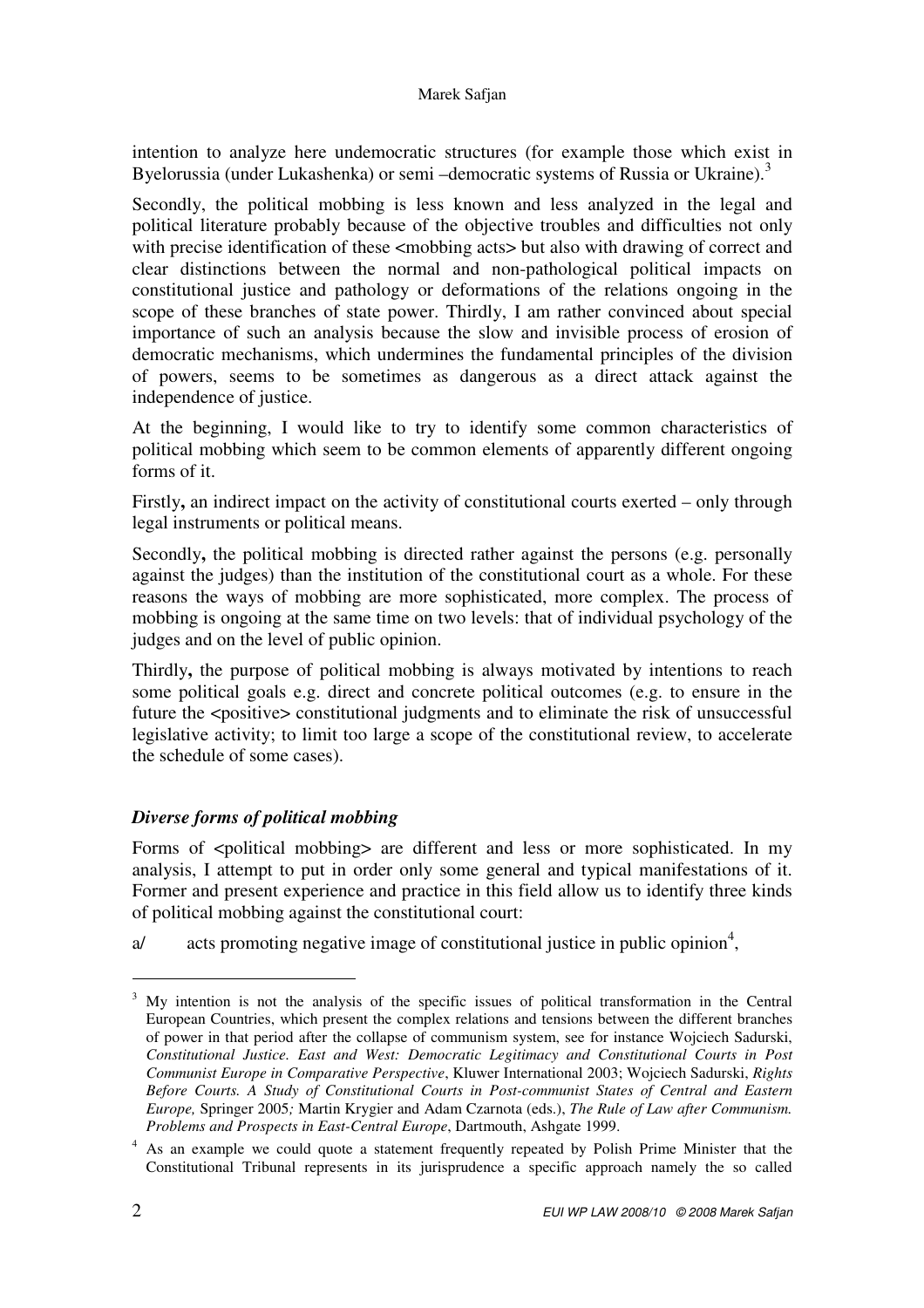- b/ acts directed against the judges personally<sup>5</sup>,
- $c$  acts against the institution (e.g. against its status, scope of competences, internal rules, budgetary autonomy, enforcement of the judgments)<sup>6</sup>.

Now, I would like to concentrate on the acts promoting negative image of constitutional justice in the public opinion.

Of course, the impact of political mobbing on the sphere of the public opinion is usually very strong and it depends also on the existence of largely spread  $\leq$  public prejudges $\geq$ . Public opinion remains the final arbiter in all political battles ongoing in the public scene and the definitive settlement belongs to it. Finally, only a democratic society through its representatives decides ultimately on the structure of state organs and even on the existence of the court (not to mention the scope of competences and the forms its activity). Importance of the public opinion is expressed also in other forms. We should not forget the specific social context and <entourage> in which constitutional review is effectuated in all democratic societies.

The important factor is also the very nature of issues subordinated to that review which differs strongly from the typical judicial cases in the ordinary justice system due to its sensitivity and its inherent controversies appearing in the political, sociological and sometimes philosophical dimension (abortion, euthanasia, homosexuality, equal treatment of women and men etc.). For these reasons one has to say the very support of public opinion is at least a necessary factor (though not a sufficient condition) enabling the constitutional court activity and allowing it to play a real function as the institution shaping the democratic, constitutional standards and culture among the citizens. Hence, to undermine the status of constitutional courts in the eyes of the public opinion means

<u>.</u>

 $\langle$ impossibilism $>$ e.g. nothing is possible. It means that the Tribunal paralyzed the process of transformation trough its negative judgments deciding on the unconstitutionality of laws adopted by Sejm.

<sup>5</sup> For instance, during the last lustration procedure before The Court (*Judgment of the Constitutional Court of the Republic of Poland, Full Court, of 11 May 2007, case no. K 2/07,* Decisions of the Constitutional Court Official Digest no. 5A/2007, item 48; Journal of Laws 2007,No. 85,item 571) the representatives of Parliament asked the exclusion of two members of the bench because of their presumed cooperation with security services. Only some fragmentary information based on the security service files deposited in the IPN was disclosed during the public hearing, which could nevertheless invoke a negative image of the judges in the pubic opinion. Because the information was partial and consisted of a half-truths, immediate verification of the facts became impossible. In consequence, two judges were excluded from the bench to avoid an accusation that they decided in their own personal interest (*memo index in causa sua*). After disclosure of the contents of the secret services files a few month after the judgment, it became clear that the qualification of the judges as former cooperators of the communist secret services had no. justification and constituted unfair procedural abuse applied by the representative of Sejm.

<sup>6</sup> Good exemplifications are two drafts of the amendments to the constitutional law provisions proposed by the governmental majority in 2006 and 2007. One of them wanted to impose on the Court a strict formal chronological order of the procedure for all cases (the date of hearing should be determined by the date of initiating the procedure) and the requirement for all cases to be heard by full bench of the court (now there are a 3-judge bench, 5-judge bench, plenary session – for most important issues); the second one wanted to change the rules of election of the President of the Constitutional Court at the moment in which the election of the new President started (the purpose of the amendment was to enlarge the Head of State prerogatives linked with that procedure).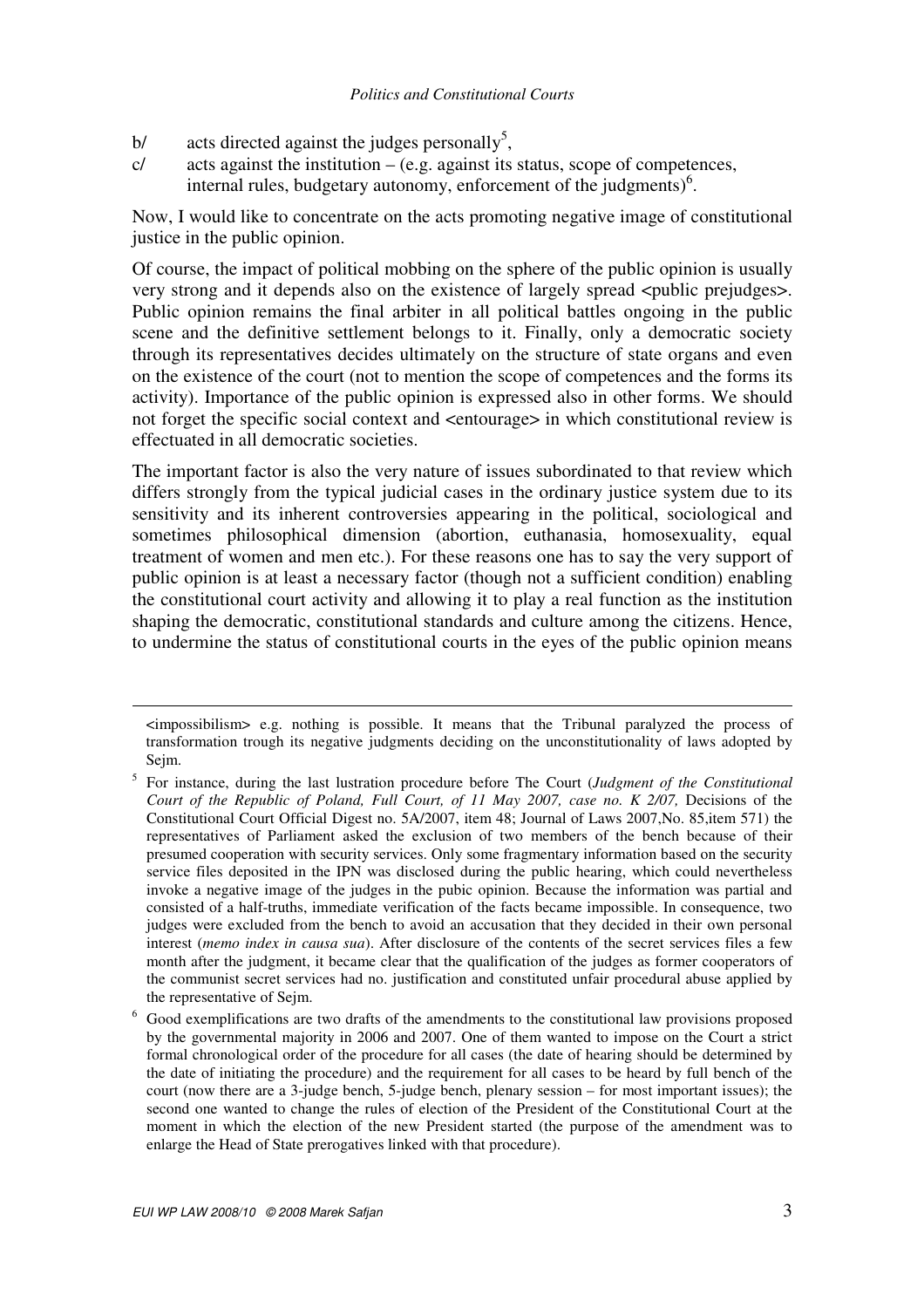finally that it becomes a weak and ineffective institution being deprived in fact of real weapons e.g. its authority as an impartial and independent judicial body.

What are the methods applied to raise the public opinion criticism against the court and to undermine its accountability in the eyes of the society?

First and most important purpose is to convince the public opinion that the constitutional judgments express the subjective (politically and ideologically influenced) and arbitrary viewpoints of the judges and not the objective rational legal reasoning. One can say that such specific explanation complies with a largely spread concept of incompatibility of the <majoritarian democracy> and a vague (perhaps too vague?) model of constitutional review.

Some apparent conduct of the representatives of the public bodies can serve for exemplifications of it. For instance, the Polish President formulated – during an official ceremony in the Constitutional Tribunal this year - that the court should be authorized only to apply precisely the constitutional provisions and it should be authorized to issue exclusively judgments on the legal matters which have a clear and transparent "constitutional basis". Such approach would exclude clearly an interpretation used to explain the content of very vague and undefined general clauses (like social justice, notion of democratic state ruled by law, the human dignity and even the proportionality principle etc.). At the same time the President expressed his support for necessary amendments to the Constitution for better determination (e.g. more precise and concrete forms) of the constitutional review, in fact the intention was to limit the prerogatives of the court. This statement was made by the President one month after the judgment (unfavorable for governmental majority) on the unconstitutionality of some provisions of electoral law concerning the sanctions against the local government civil servants who violated the obligation to disclose in a very short time the patrimonial status and economic activities of the closest members of the family. Few days before the judgment the Prime Minister said that the compliance of the electoral law with the Constitution is <more than evident> and the Mayor of Warsaw (the political adversary of the government) should lose her post even though her declaration was submitted one or two days late. Argumentation was simple and populist but very convincing in the eyes of the so called average people – the rule of law is universal and applies equally to all people and no exception from these principles should be accepted. In this perspective, an essential motive of the judgment stemming from the proportionality principle has been finally recognized as the unjustified interpretation of the Constitution and politically and ideologically motivated.

## *Critical views on constitutional review: public opinion v politics*

I mentioned above the importance of the public opinion and social or political context for constitutional review.<sup>7</sup> In the framework of my analysis I attempt to defend the

<sup>7</sup> The supreme courts in democratic states profit from relatively very high positive evaluation according the public survey. In US a 1998 national poll reported that 50% of Americans expressed a high level of confidence in the Court compared to 26% for the executive branch and only 18 % for the Congress. But it is interesting to note that Americans, according to a 2000 national poll, were equally confident in the president and the Court (both 49%) and more confident in the military (69%) and police (57 %); see Terri Jennings Peretti, *The Lesson of Social Science Research /in/ Judicial Independence at the*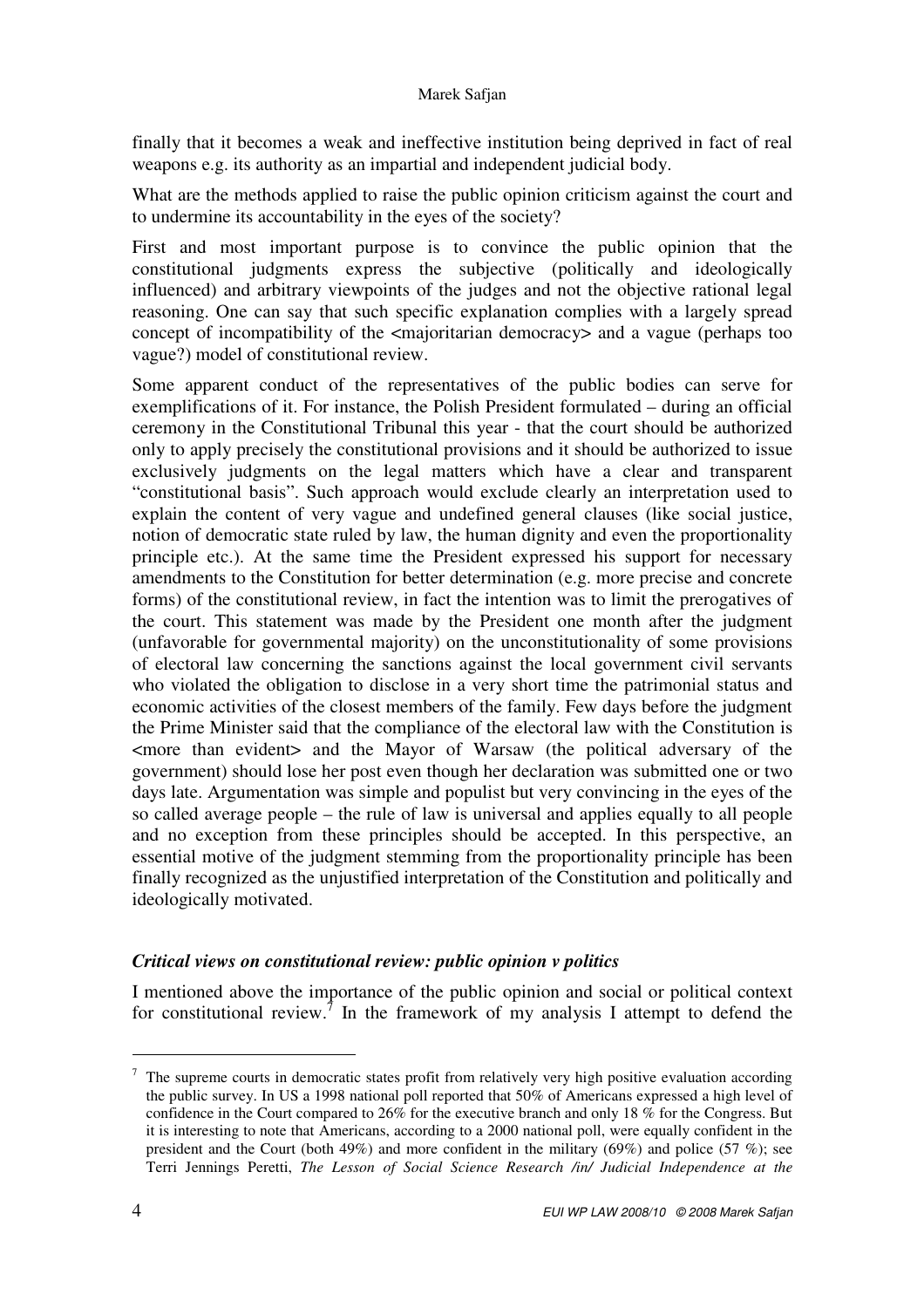opinion that consequent political mobbing against the court, if it transgresses some acceptable level, becomes dangerous for new democratic constitutional culture, deprecating and making fully relative all constitutional standards. In effect, the public confidence in the authentic and reasonable constitutional argumentation decreases dramatically and it destroys necessary space for rational public debate on the crucial legal matters. It should be also noted that a long term impact can appear in the sphere of social attitudes toward for instance the minority rights, social tolerance and other important constitutional values as the freedom of speech, freedom of conscience, privacy or the division of powers. Overturning and decreasing the constitutional review role can not only undermine the public confidence in the court itself but also can marginalize the importance of such values in the democratic society. However, we cannot avoid a question, whether the political criticism toward the constitutional review stimulated by the prominent public personalities has the same nature and exerts similar negative impact as the other kind of external criticism toward the court, for instance, the one presented by the free media. In other words, we need to analyze the issue, whether the open public debate on the accountability of the constitutional court, on the quality of its argumentation and consistency of jurisprudence or even on the arbitrariness of judges, stimulate the same harmful effect on the authority of constitutional courts as the criticism from the highest representatives of the state bodies. If the answer is affirmative, the conclusion would have a dramatic impact on the concept of transparency of the public debate. In such perspective, the latter should also be limited for the sake of protection of the higher value e.g. the constitutional court authority which is one of necessary elements of the democratic society. Adopting such position, it would be finally possible to assume that the constitutional court is a specific state institution which is protected through a <special immunity> from each kind of the external critical evaluation of its activity (including the one presented by the free independent media) and the judges should be placed in an enclave like an  $\le$ ivory tower>.

Of course, such position is not acceptable: the public debate is open *per nature* to all important public topics including the justice system and constitutional review. But, if the answer is negative, we should try to draw the distinguishing elements between both forms of public criticism: the ones made by the high state body's representatives and the others represented by the free media and wide public opinion.

So it raises the next question, what are such differences or, more exactly, the characteristics typical of the political mobbing described above, which yet could not be related to the other forms of public criticism?

Firstly**,** the political mobbing meant here as the state bodies' criticism toward the constitutional jurisprudence seems to be an instrument devastating the principle of public power division and can degenerate the relations between the different segments of power.

Secondly, the political mobbing sends a clear signal to the society or to the citizens, which undermines the principle of the rule of law itself.

-

*Crossroads. An Interdisciplinary Approach* (Stephen B.Burbank, Barry Friedman ed.), Thousand Oaks, Cal.2002, p.118.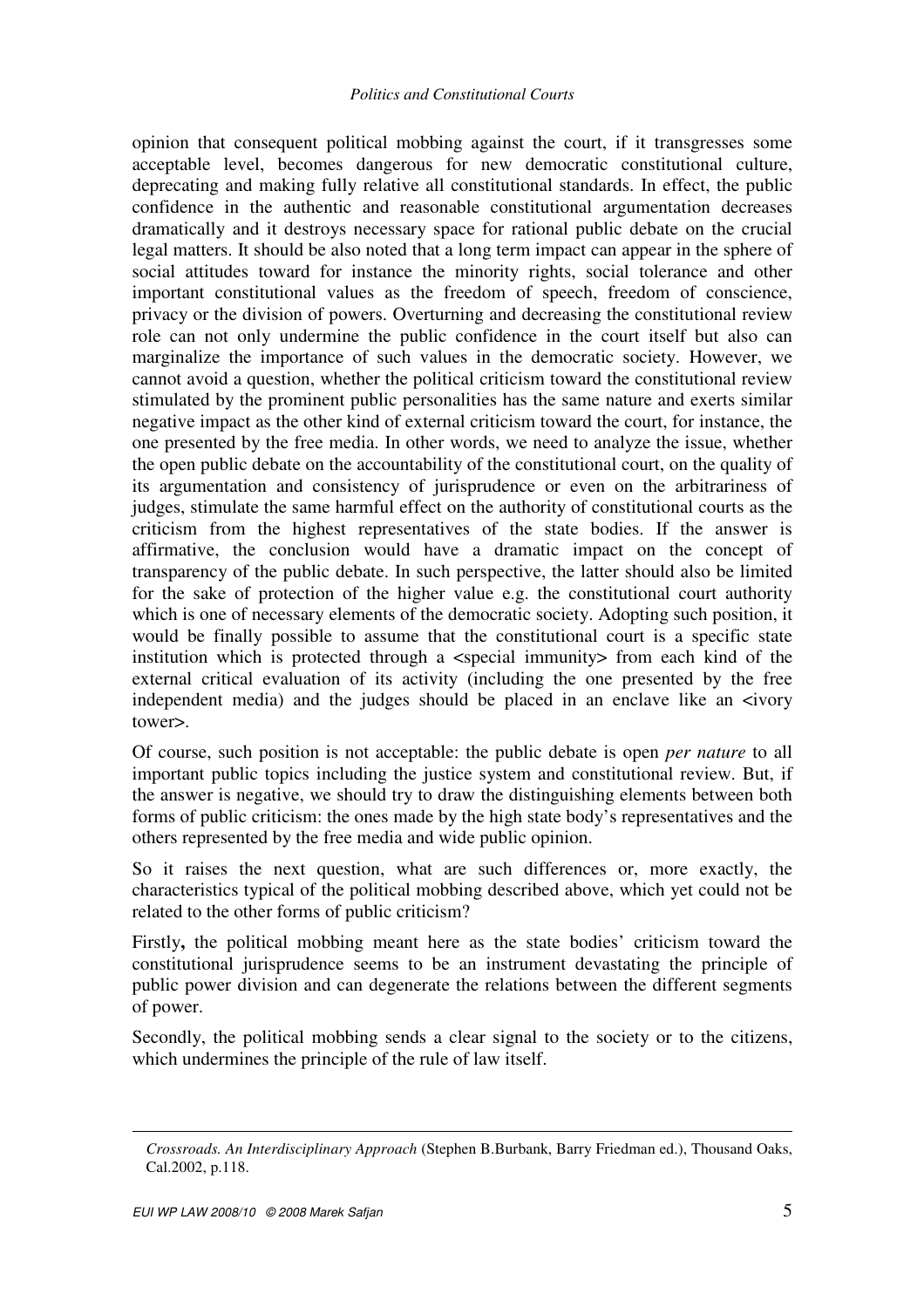Thirdly**,** the negative impact of criticism of state body's representatives is exceptionally negative and devastating the citizen's awareness.

Ad.1/ Official (and sometimes aggressive) statements made by high state executive or legislative representatives on the presumed erroneous constitutional judgments are *de facto* equal to saying: <we know better which laws comply with the constitution and what should be the correct settlements in the matter it is illustrated very well by the typical Prime Minister's assumption: "it is more than evident that the judgment should be such or such…"). This way the executive (or legislative) power seems to enter the scope of prerogatives of the other branches of the state power. It destroys finally the necessary balance and introduces pathological relations between the state bodies: some of them – e.g. the legislative and executive bodies express clearly the wish <to occupy the position of the first and most important power branches> in the state.

Ad 2/ The rule of law means not only the universal and equal subordination to the rule of law of both the individuals and state organs but also the primacy of legal argumentation over the political interests or majoritarian opinion. It means also the acceptance by conflicted parties of the settlement of the disputes before the court and finally its authority as a state body being a publicly recognized arbiter for all kinds of legal dispute in a democratic state. For these reasons the criticism formulated by the representatives of other state bodies (which are sometimes directly engaged in the dispute before the court), when spread by the public media, has undermined the role of the justice system and sends clear signals to the society that the court is not sufficiently accountable to have necessary confidence of the public opinion. Let us say, it leads to the following conclusion: the constitutional dispute could be – perhaps better and more correctly – resolved outside the justice system. It also means that the duty of subordination of the court authority is relative and conditional. The approach can finally reduce the crucial element of a democratic state ruled by law.

Ad 3/ Public opinion receives the information that the legal argumentation is not authentic but always hides a specific political interest, which is "sold" in the form of a specific <package>of the legal reasoning. In such perspective, the judges are never authentic and they could never represent their own legal opinions, evaluation and viewpoints. If everything is relative, non authentic and subordinated to the current and unclear interests, unavoidably such opinion would be consequently related to all institutions of democratic state, not only to the Constitutional Court and other judicial bodies. Such kind of experimentation on public awareness is especially dangerous for the societies which - like the post-communist ones - were living for more than 40 years in the public space impregnated by official hypocrisy and great lack of an authentic public debate, which in the stable democracies is based on the presumption of good faith of all participants of the political or legal dispute.

The above mentioned negative impact cannot be related to the free media critical approach toward the justice system. To the contrary: the open public debate, representing rather differentiated viewpoints and argumentation is a necessary condition to spread the constitutional culture among the society. The public debate cannot be limited and all important topics should be a subject of the open public discourse in democratic space. It is justly underlined by legal doctrine that judicial activity, especially the constitutional review, is the subject of legitimated public interest. The democratic society can use (and should use) different kinds of monitoring the activity of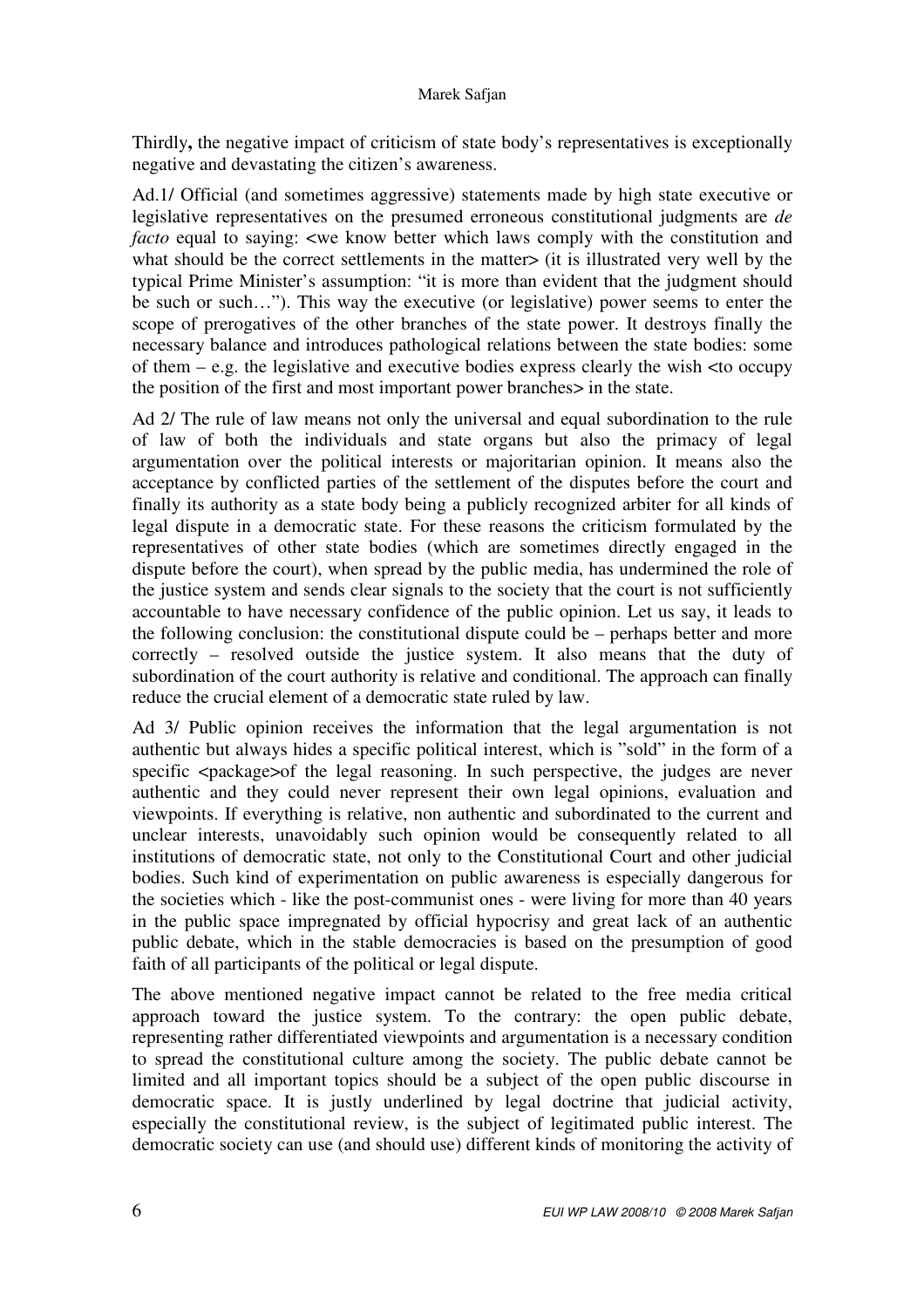all state bodies (including the judiciary) and free media monitoring is one of the most important instruments of it. However, the relations between the media and the judiciary institutions are not easy and become sometimes a very fragile and delicate matter.<sup>8</sup> Very often the decisions of the court in the constitutional debate have to be contrary to the prevailing opinion represented by the majority of democratic society. The specific pressure exerted sometimes on the attitude of the judges by the public opinion through the media can create a situation in which hostile social environment seems to raise (at least psychologically) a barrier to passing good and objective e.g. constitutionally justified decisions (for example in the Polish context the decision related to the freedom of assembly and <gay parade>). But plausibly we should accept that there is no remedy for such situations in the democratic society and the independence and big courage of the judges who are sufficiently empowered to resolve the most complex dilemmas in the public space are the only possible solutions to be proposed.<sup>9</sup> We should not forget that constitutional review is also a specific form of public dialogue in democratic society and the convincing rational, transparent argumentation is a necessary and probably unique way to ensure the public confidence and the very authority of the court<sup>10</sup>.

#### **Politics and Constitutional Courts – Points of Convergence**

#### *Preliminary remarks*

 $\overline{a}$ 

Politics is present, though in diverse forms and with diverse intensity, in all constitutional courts both in the new democratic countries and in the stable democracies- in Western Europe.

At least three reasons can be mentioned: a/ political procedure of appointments of the judges (through the parliament - partially like for instance in Italy and Ukraine and

<sup>&</sup>lt;sup>8</sup> See an interesting opinion of Robert Badintere: "The media are thus in a position of critical power, *though not of authority, in relation to judges. And they can similarly influence the course of justice, in an indirect but effective manner/…/ the matter is so much the more important because judicial time and media time do not coincide. Justice works according to strict procedural rules, those of the legal process. It unfolds prudently and often slowly. The media are comprised of commercial enterprises competing in the information marketplace",* Robert Badinter, *Justice and the Media in the Information Age, in Judges in Contemporary Democracy. An International Conversation,* ed. By Robert Badinter and Stephen Breyer, 2004 New York University press, p.256-257.

<sup>9</sup> I can agree with Christopher F. Zurn opinion that the concept of the judicial independence should be understood broadly *"/…/this value ideally requires not only independence from the formal branches of government whose officials are more directly politically accountable (legislature and administrative branches) but also from various forms of concentrated social powers",* Deliberative Democracy and the Institutions of Judicial Review, Cambridge University Press 2007, 269.

 $10$  It is worth mentioning that the Constitutional Tribunal has been able to defend its independence and its authority in the public eyes and the recent public survey confirms that constitutional justice in Poland is placed among the public institutions profiting from very high confidence of the society (more than 60% positive assessments). That situation, however, raises a question whether the above analysis on the negative effects of the battle is justified? In my opinion, the negative effects appear to be strong politization of the constitutional justice. Public opinion largely accepts its activity but at the same time treats it (at least in majority) as a purely political institution. In the future the negative impact of such attitudes could be damaging for the constitutional awareness of the citizens.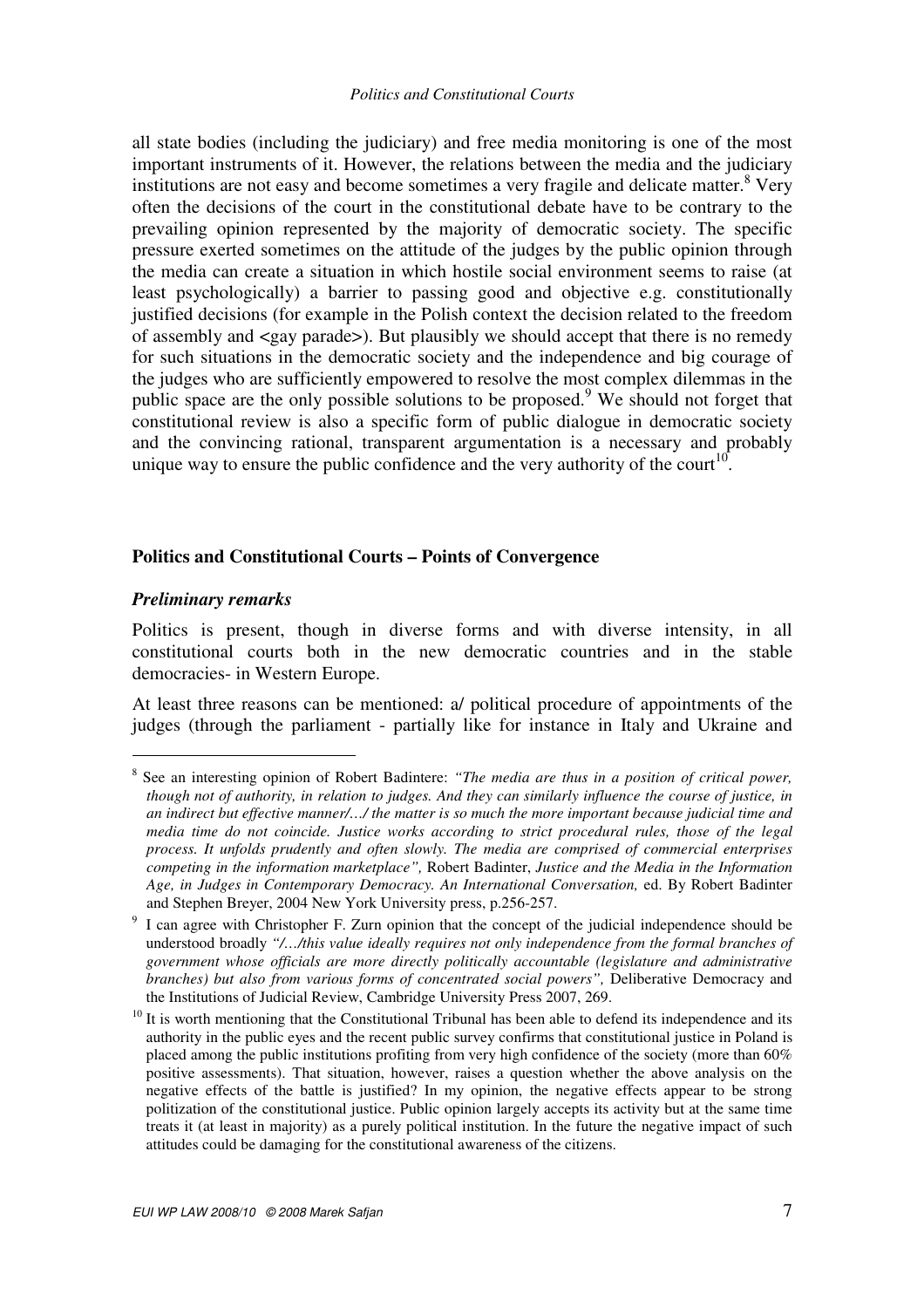exclusively like in Poland and Czech Republic); b/ the matters and the nature of the constitutional cases is political – the review involves the laws politically made because created by the political bodies; c/ the consequences of the constitutional judgments are political because are followed by necessary legislative (and so political) steps on the governmental or parliamentary level. All three factors accompany the activity of all constitutional justice in both parts of Europe, but their intensiveness and their impact on the very court activity are different.

All constitutional decisions, if they are taken by the courts in the strongly politically impregnated context, have - by nature- a political classification $11$ , irrespectively whether it would be a concrete decision issued by the court (positively or negatively evaluated by the public opinion, legal milieu or politicians) and hence they can never avoid the political interpretation e.g. the attempt to identify the political motives and goals of judgment adopted by the court. For instance, each lustration decision- irrespectively whether allowing or barring the lustration - should be always qualified as the  $\leq$  political decision> of the court. Moreover, into a nature of the constitutional activity are inscribed inevitable tensions between the world of politics and the world of law. As justly highlighted Kim Scheppele, the fact of the existence of the tension can be even a positive sign proving the authenticity of the constitutional review:

"If there is no struggle between the political branches and the judicial branch over the meaning of the law and the way that is to be applied in concrete cases, then there is not only no meaningful separation of powers but also no meaningful distinction between law and politics. Only when the judges are empowered to resist direct commands through invoking the power to make law themselves can they be truly independent within a broader legal order".

The verification of the correctness of constitutional jurisprudence meets the barriers simply because of the vague and imprecise notions playing the crucial role as main references in the constitutional reasoning such as the <democratic state ruled by law>, <social justice>, <the essential element of basic rights>, <the human dignity> and <public order or public morality>. Hence, there are very popular stereotypes spread among the population: <Only God and the Constitutional Court are not liable for their decisions> or <Neither the constitutional courts nor the Providence's decisions and choices are foreseeable>. But lack of the precise evaluation instruments which could be applied for verification of the correctness of the judicial decisions cannot be deemed in itself as a convincing and sufficient proof of <political contamination> of the judgments.<sup>13</sup> In the next parts of my analysis I would like to focus on the selected issues

<sup>&</sup>lt;sup>11</sup> See Ran Hirschl: "The expansion of judicial power through constitutionalization and the corresponding *acceleration of the judicialization of politics in so many countries over the past few decades may shed*  light on an aspect of constitutional politics that is often overlooked: their political origin of *constitutionalization*", *Toward Juristocracy. The origin and the consequences of the new Constitutionalism,* Harvard University Press 2004, 211.

<sup>&</sup>lt;sup>12</sup> Kim Lane Scheppele, *Declarations of Independence. Judicial Reactions to Political Pressure /in/ Judicial Independence at the Crossroads…*, p. 230.

 $13$  By the way, it should be noted that paradoxically the main impact on the quality of the process of transformation and the quality of the legal order is exerted by the jurisprudence which seems to be placed apparently far from the direct political controversies. Examples are numerous:

<sup>-</sup> the judgments on the social rights protection resolved one of the crucial constitutionals problem of what is the model of social justice in market economy context (the decision on the health system was the most important reason for resignation of the Miller Government in 2005);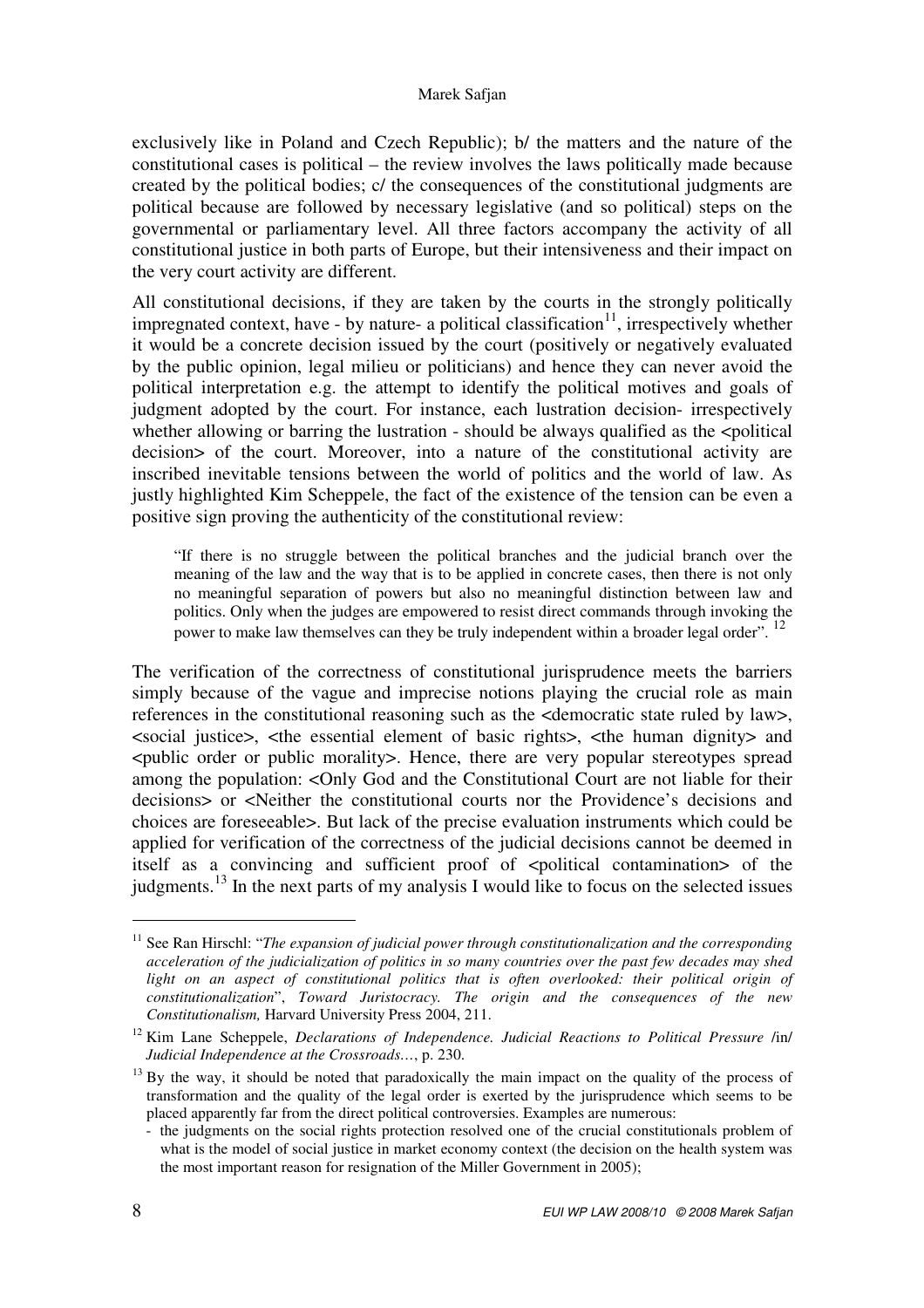concerning fragile borderlines between the politics and the judiciary activity e.g. appointments of constitutional judges and a political impact on the content of constitutional decisions.

## *Appointment of judges*

-

What are the reasons for political methods of the appointment of the constitutional judges? Hypothetically, we can identify the following reasons: a/ the constitutional cases have not only legal but also political character and it requires consequently not only a legal approach but either the considerations taking into account the political rationality and political background b/ the directly democratically legitimated political representations in the parliament should exert their permanent influence on the jurisprudence through "their" judges who should express the political preferences simply because the constitutional review constitutes a very segment of the legislative power and it is required by the democratic ethos; c/ interpretation of the constitutional matters is based on a vague concept of the general clauses impregnated by axiological contents and in result the choices among different outcomes of interpretation made by the constitutional judges should reflect the diversity and complexity of the social and political environment in which constitutional review is made.

It is evident that political concept of the constitutional judge's appointment (in all European countries) is not hazardous<sup>14</sup> and it has been accepted intentionally as the alternative to the typical way of selection of the candidates for the post of ordinary judge (based on objective non-political criteria). However, not evident is the answer to the question: which of the motives mentioned above were a real reason for the political appointment of judges?

In my opinion, the adoption of specific appointment system for the constitutional judges is motivated differently on the theoretical and practical level. Theoretically, among the

<sup>-</sup> the apparently very formal jurisprudence involving the issues of the fair legislation principles (*nonretroactivity*, the legal security; *vacatio legis* (see: Judgment of 23 March 2006, case no. K.4/06, Decisions of the Constitutional Court – Official Digest no.3A/2006,item 147;Journal of Laws of 2006,No.2006,No.202,item 1493) and the official publications of laws; tax law principles: the minimum guarantees for current interests of individuals who started some activities on the basis of the existing regulations;

<sup>-</sup> the jurisprudence related to the state liability for unlawful normative acts changed dramatically the relations between the public power and the individuals (see: Judgment of Constitutional Court of 4 December 2001, case no.SK/18, Decisions of the Constitutional Court – Official Digest no.1/A, item4); etc. the decisions on the former nationalization rules (1944-46) caused the important effect for the restoration of property relations in Poland (see: resolution of Constitutional Court of 16 April 1996, Decisions of the Constitutional Courts – Official Digest 1996,no. 2,item 13; procedural decision of 28 November 2001, Decisions of the Constitutional Court – Official Digest 2001, no.8, item 266*).*

<sup>&</sup>lt;sup>14</sup> See a similar opinion expressed by former President of European Court of Justice Gil Carlos Rodriguez Iglesias: *"As far the recruitment of constitutional judges is concerned, the purely*  $\leq$ *professional judicial model is excluded – whether we speak of the United States or of the European nations that have systems of constitutional supervision. Selection procedures are varied, but they share the characteristics of intervention by political bodies",* The judge confronts himself as judge /in*/ Judges in Contemporary Democracy. An International Conversation,* ed. by Robert Badinter and Stephen Breyer, New York University Press 20004, p. 283.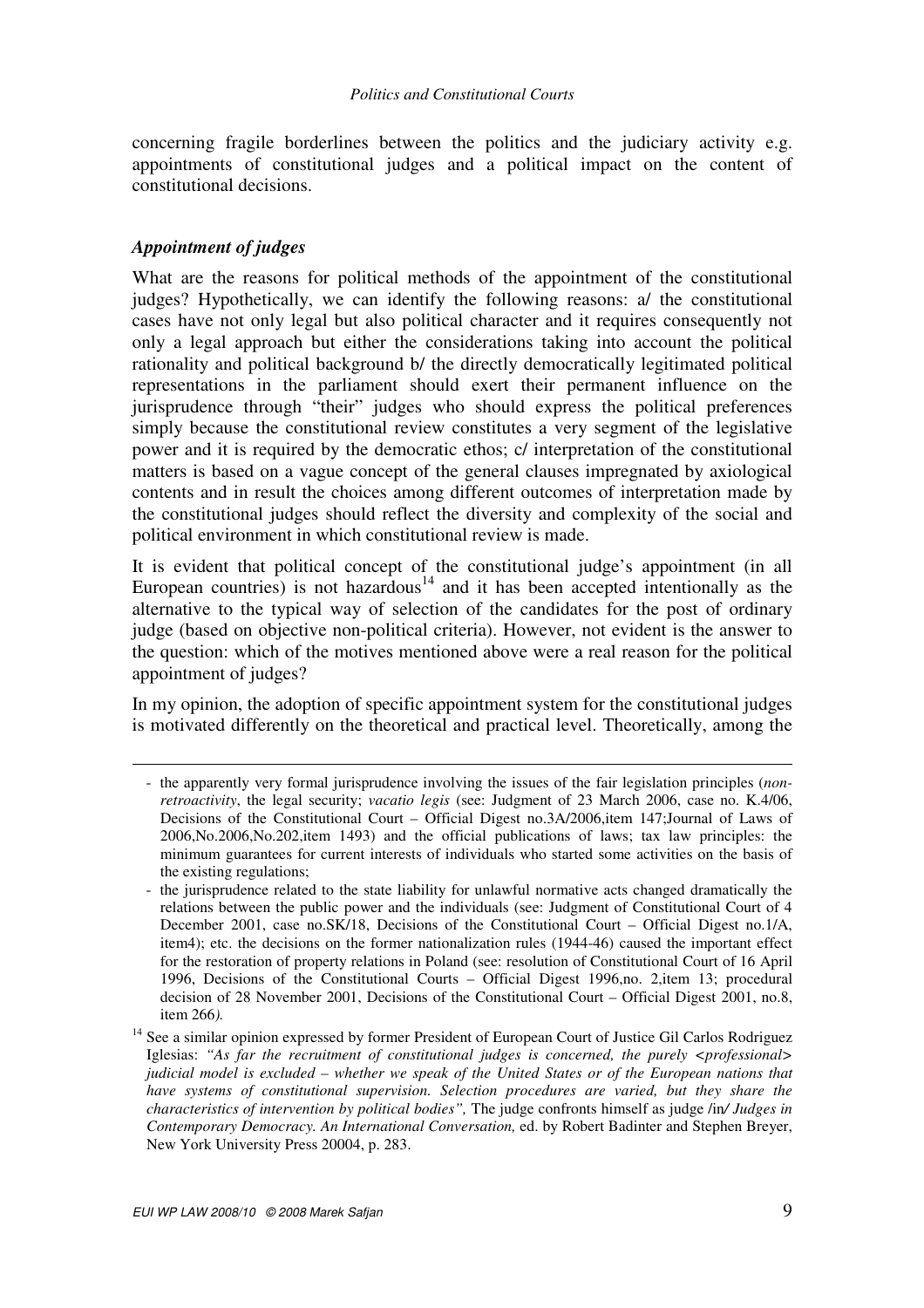reasons mentioned above as the hypothetically possible explanations for political "methodology" of designation of the judges, the two of them (point  $\langle a \rangle$  and  $\langle c \rangle$ ) play the most important role. The motives selected in point  $b/$  (judges as the  $\leq$  political representatives> who should express the political preferences by their decisions) were never in an official and open debate given as a *good ratio* for that solution. Paradoxically, the very political practice in the matter both in Poland and in all European countries proved that *de facto* the political parties represented in Parliament want to have- trough the procedure of the appointment of the constitutional judges - an effective instrument to ensure their political interests ("we have our court" or "we have to regain our court" - such statements are not hypothetical but we heard them sometimes just after the electoral campaigns). This negative or pathological impact is manifested apparently when the parliamentary majority "takes" everything including the constitutional court posts – on the basis of simple and primitive explanation: <because they belong to us>. The candidates are not consulted with other political milieus and the political consensus is not searched. Of course, real motives for the political appointments of the judges are rather a kind of pure *wishful thinking*. The formal guarantees of independence of the judges are strong and the automatic and direct transposition of the political expectation on the judicial attitudes is fortunately not possible. However, the ongoing practice is not acceptable taking in account the normal democratic standards. In my opinion, it constitutes even a kind of political mobbing on the judges who are confronted just at the starting point of their activity with a specific political pressure and must bear a great burden of presumed political expectations. The barriers against such abusive political practice of the constitutional judges appointments are, as I mentioned above, the formal requirements which should be fulfilled by the candidates (they are the same as for the Supreme Court judges) and more and more active monitoring made by the civic society representatives (last time in Poland: the Helsinki Foundation for Human Rights Protection organized the meeting and attempted to verify the merit formation of the candidates).

It is worth raising the question in that context, whether it is sufficiently justified to continue such a separate and specific procedure of the appointment of constitutional judges. If we even accept the existence of objective reasons – mentioned above – for the necessity of the parliamentary influence at the moment of designation of the constitutional judges, however we could not accept the pathological practice which is intrinsically linked with the purely parliamentary way of the election of the judges.

In my opinion, future remedies should be searched through the necessary improvement of the parliamentary procedure: one of them would be introducing to the Constitution the requirements of qualified majority (used in some states e.g. Germany) which forces the opposite political sides in parliament to reach the consensus.<sup>15</sup> Another remedy

<sup>15</sup> See for instance a correct opinion of John Ferejohn: *"/../While these judges are appointed politically (as are those in the United States), these appointments tend to be made in a way that requires assert by the majority political factions. For example, to get appointed to the German Federal Constitutional Court, a prospective justice, must gather the votes of two thirds majorities in both chambers of parliament (Bundestag and Bundesrat). Thus, all the major political formations must agree on a new appointment. As a result, nearly all of the constitutional judges tend to have moderate judicial viewpoints",* Constitutional Review in the Global Context, New York University Journal of Legislation and Public Policy 6, 2002-2003, 57)*.*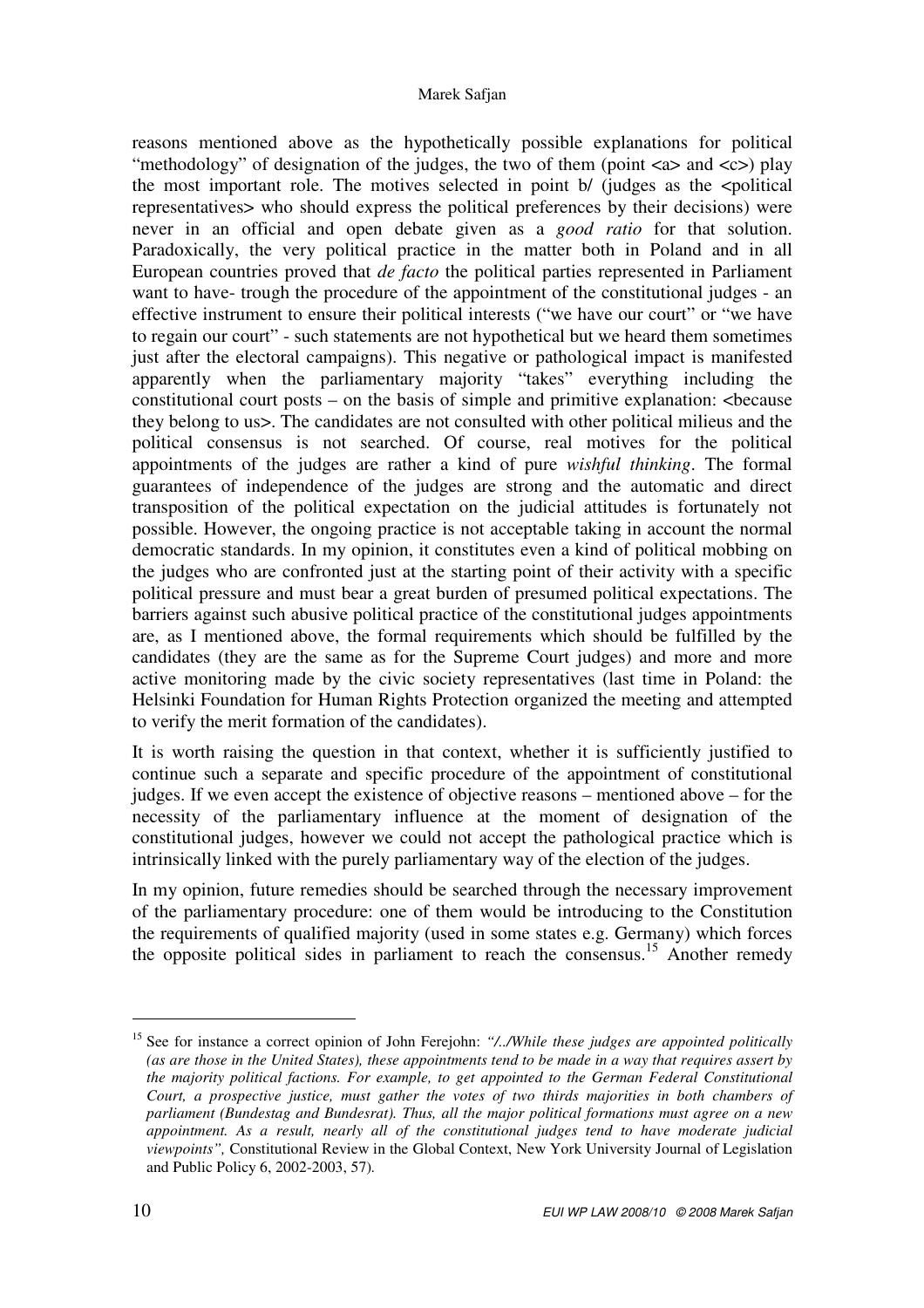would be the reliance on the procedure of appointments, though partially on some non parliamentary bodies' consultations and opinions.<sup>16</sup>

Additionally, I can stress that similar problems are still to be solved in the case of the appointments of the candidate for the post of international judges.

## **Political Impact on Jurisprudence**

## *Nature of the constitutional cases*

 $\overline{a}$ 

*Par nature*, a lot of constitutional cases belong to the categories of the political fragile cases and they are strongly impregnated by the political and ideological controversies manifested before in larger public socio-political environment.<sup>17</sup> This characteristic cannot be related exclusively to the dynamic and instable structure of the new democracies in CEE but is typical for all constitutional justices around the world.<sup>18</sup> Over the last few years we could easily find numerous manifestations confirming this assumption: in USA (the emotional disputes on the presidential election), in Austria (the dispute on minority rights in Karyntia), in Germany (the cases concerning unconstitutionality of the political parties), in Belgium (the disputes on euthanasia legislation) etc.<sup>19</sup>.

<sup>16</sup> For these reasons I share the opinion presented by Christpher F.Zurn: "*The various forms of recruitment and selection are, as it were, institutional responses to the fact that constitutional courts play a crucial role in a fundamentally political task: the further elaboration of constitutional law"* (*see op. cit., 277*). But this argument does not justify still the complete separation of politics from the appointment procedure. The author correctly adds that *"/…/ the role of politics in the recruitment and selection of constitutional court members is the response for sensitivity in the elaboration of constitutional law"* (*op.cit., 277*).

 $17$ The opinion about the presence of politics has been dramatically changed during the last decades. We can recall for instance the opinion by Justice Brennan who stressed in the case Baker v. Carr,369 US 186, 217 (1962) that political dispute is not-justifiable because of the lack of judicially discoverable and manageable standards for resolving it. I rather share in this matter the opinion of my colleague, Judge Ahron Barak: *"The mere fact that an issue is political that is, holding political ramifications and predominant political elements – does not mean that it cannot be resolved by a court. Everything can be resolved by a court, in the sense that law can take a view as to its legality" (*Aharon Barak, *the Judge in Democracy, Princeton University Press 2006, p. 179.* See also Martin Shapiro who analyses the courts as political agencies and judges as political actors/…/ *"any given court is thus seen as a part of the institutional structure of American government basically similar to such other agencies/…/", Political Jurisprudence /in/ On Law, Politics and Judicialization,* M. Shapiro, Alec Stone Sweet eds., Oxford University Press 2002, 21.

See for instance opinion expressed by Carlos Rodriguez Iglesias (the former president of European Court of Justice): *"/…/ every judge, particularly one in supreme or a constitutional court, is sometimes confronted with jurisprudential options that not do not simply offer an opportunity, but impose an obligation, to choose. The choice among such options can contribute to the development of the law.*  And such choices often have important social and, hence, political consequences", The Judge Confronts Himself as Judge */in/ Judges in Contemporary Democracy,* ed. by Robert Badinter and Stephen Breyer, New York University Press 2004, p. 277.

 $19$  My personal experiences confirm the opinion of Ran Hirschl on the tendency among the politicians toward judicialization of specific politically difficult issues: *"such a transfer of these and other <big questions> from the political sphere to the courts has been tacitly supported, if not actively initiated, by political actors representing hegemonic elites and established interests. Judicial empowerment through constitutionalization provides these elites and their political representatives with effective means for*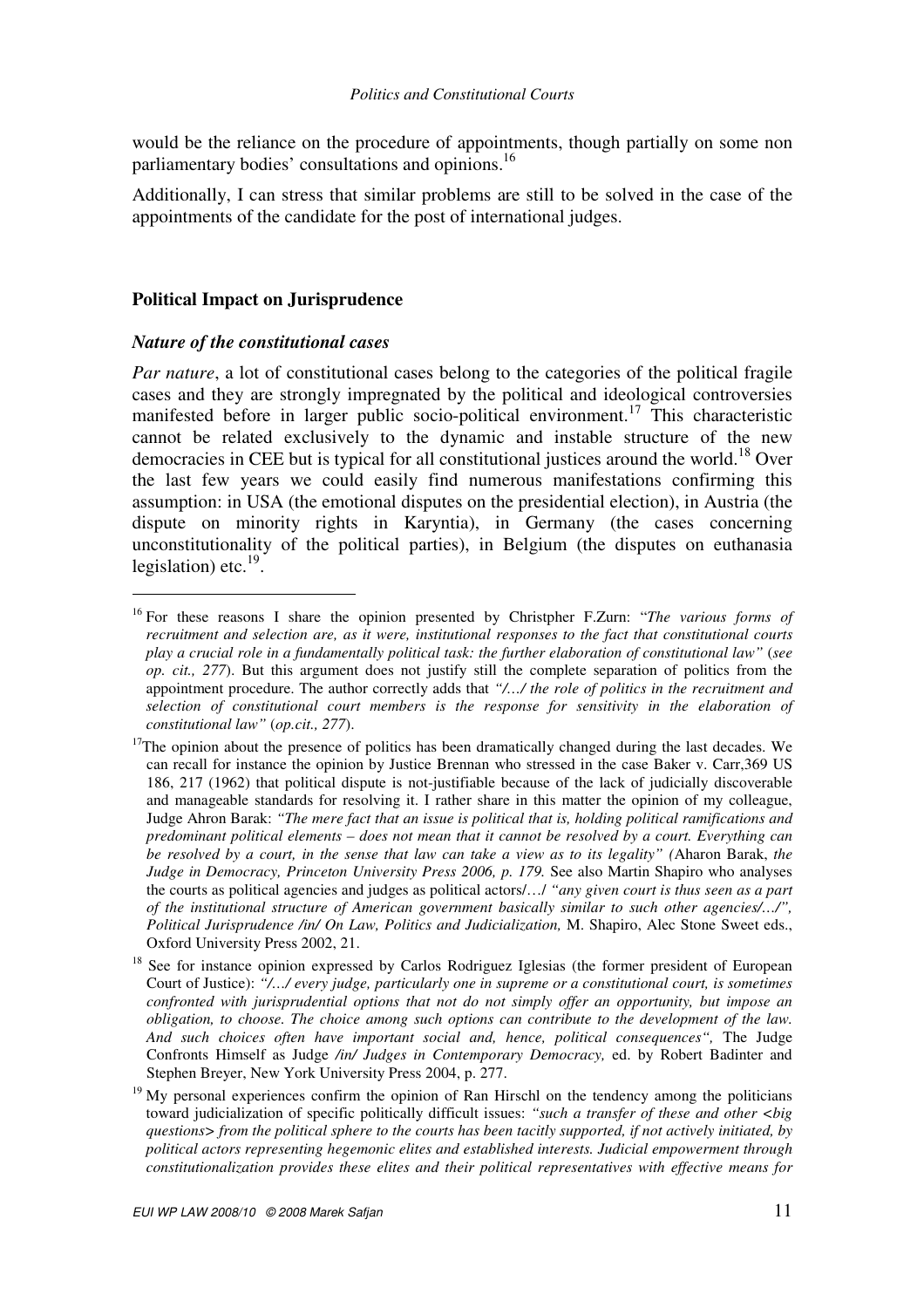These inevitable political connotations which accompany the constitutional review linked also with political nature of the parties standing before the Court and with the goals expected by them through the final judgment. As justly said Alec Stone Sweet**:**

"The rules governing the exercise of constitutional review differ radically from rules governing parliamentary decision –making. This difference is exactly what attracts the opposition to the court, since under majority decision rules, the opposition always loses. Because the court is not a parliamentary chamber, but a judge of the constitution, the move to the constitutional review stage recasts the strategic environment in which legislations find themselves…. At this point, it is enough to note that the referral instantaneously redistributes political initiative in the opposition's favour, and reduces the influence of the government and the parliamentary majority over the legislatives outcomes. The government and its majority are placed on the defensive. Forced to participate, as a co-equal party, in processes that they can neither block nor control". 20

Very seldom one can differ the affairs without larger political consequences<sup>21</sup> which are based only on the mere legal disputes (however, additionally one can mention that even legal and theoretical disputes open frequently an emotional debate among the justices and can provoke strong division in the court e.g. in the Polish court most emotional debate appeared in the case, without the political connotation, concerning the application and the scope of application of the principle of equal treatment).<sup>22</sup>

#### *Nature of the constitutional reasoning*

It is not my purpose in this section to treat the very large and complex issue of the constitutional interpretation as a whole but rather to raise some questions which seem to be important from the perspective of my personal experience.

-

*reducing the risks to themselves and to the institutional apparatus within which they operate /…/The removal of policy – making power from legislatures and executives and its investiture in courts may become attractive to political power-holders for any of several reasons: when they seek to gain public support for their contentious view by relying on national high courts` public image as professional and apolitical decisions- making bodies; when they regard public disputes in majoritarian decision- making arenas as likely to put their policy preferences at risk ; or when they estimate that abiding by the limits imposed by expanded judicial power will enhance their absolute or relative position vis à vis rival political elements and their alternative worldviews or policy preferences",* Towards Jusristocracy*…, op.cit, 213.*.

<sup>&</sup>lt;sup>20</sup> See Alec Stone Sweet, *Governing with judges. Constitutional politics in Europe*, Oxford University Press 2000, p. 198.

<sup>&</sup>lt;sup>21</sup> We should also stress that there are a lot of constitutional cases which can be qualified only apparently as non-political cases taking into account an enormous impact of such decisions on the social and economic situations of the state, for instance almost all case concerning the tax laws or the legal instruments of social protection (see famous *Judgment of the Constitutional Court on tax amnesty and so called proprietary declarations of 20 November 2002, case no..K.41/02, Decisions of the Constitutional Court -Official Digest no.6A/2002, item 83, Official Journal <Monitor Polski> of 2002, No.56, item 763*.

<sup>&</sup>lt;sup>22</sup> See the *procedural decision of the Constitutional Court on the principle of equality as a sole basis of the constitutional complaint of 24 October 2001, case no. SK 10/01, Decisions of the Constitutional Court – Official Digest no.7/2001, item225*. We should add that such intellectual controversies which stemmed from different <legal thinking> represented by the judges very seldom became the very subject of public opinion interest.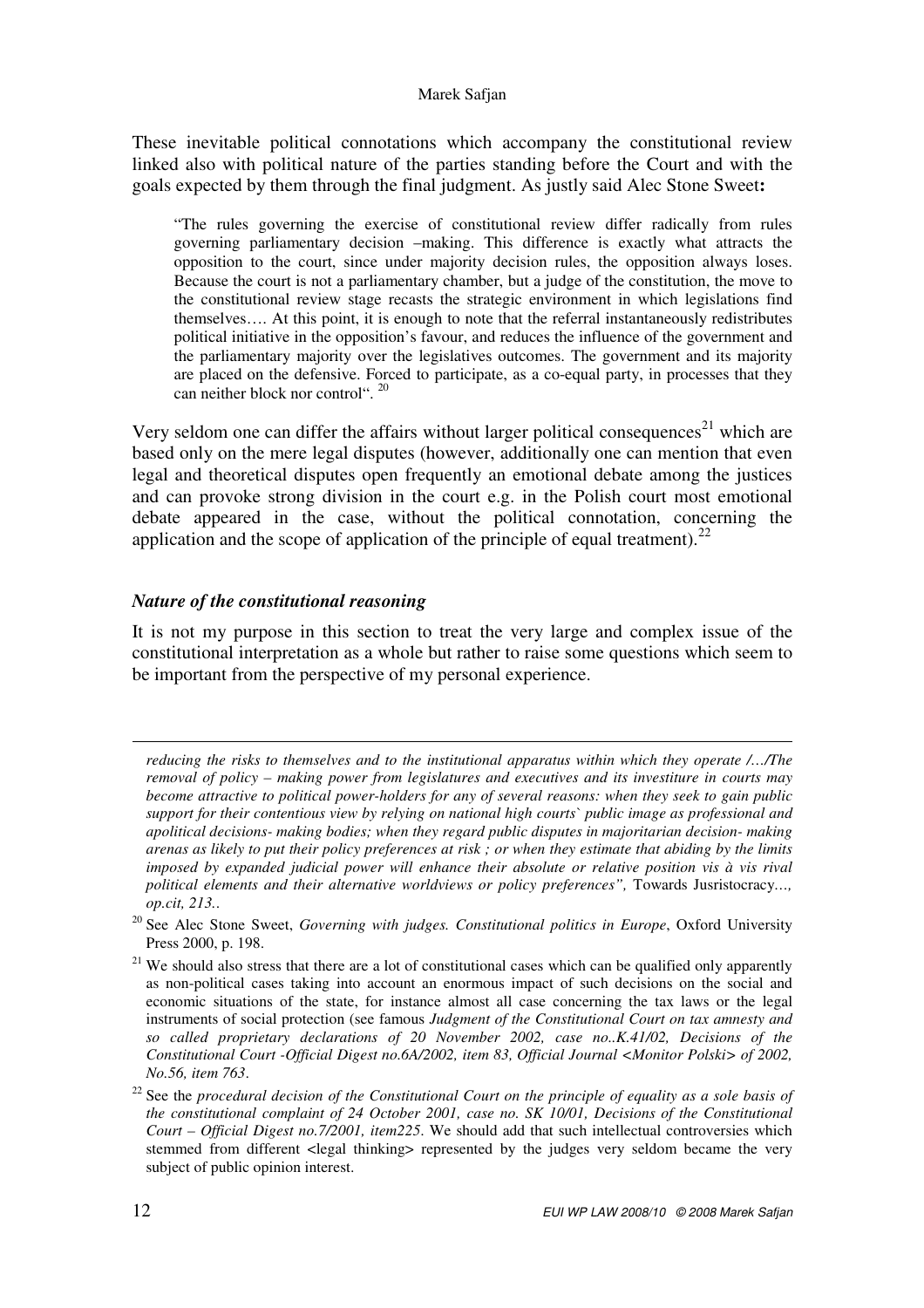The presence of the subjective and personal elements linked with the judges' own preferences seems to be inherent to the constitutional reasoning.

Firstly, all constitutional judges have their political and moral preferences.

Secondly, the essence and the nature of constitutional reasoning is expressed by the permanent choices made by the judges among the basic values, which cannot be objectively measured and empirically verified (related not only to the so called general constitutional clauses but also to the socio-economic – political consequences of the jurisprudence).<sup>23</sup> My judicial experience proves that almost all constitutional reasoning may be confronted with opposite, alternative and different argumentations (in almost all important cases there are at least two or more alternative drafts of the judgment prepared by the judges reporters). We should accept that constitutional reasoning and decisions are inherently stigmatized by the personalities of judges and the constitutional truth and correctness remains always a very relative concept.<sup>24</sup>

Correctly and in a very convincing manner, the former President of the Supreme Court of Israel Aharon Barak, explains the role of the subjective components which inevitably strongly influence the attitude of judges:

"A decisive component in the determination of the reasonableness of the choices is the judge's personal experience: his education, his personality, and his emotional makeup. There are judges who are more cautious and judges who are less cautious. There are judges whom a certain argument influences more than other judges. There are judges who insist on a heavy burden of proof before they will deviate form the existing law, and judges who are satisfied with a light burden of proof in deviating from existing law/.../. Every judge has a complex human experience that influences his approach to life and therefore also his approach to law. A judge who experienced the Weimar Republic will not have the same attitude toward the activity of undemocratic political parties as someone who did not experience it./…/. All these considerations – and many others – determine the judge's personality and his human

<sup>23</sup> See Martin Shapiro's opinion, who stressed correctly: *"Since the Court generally deals with the <trouble cases>, it is typically called upon to decide precisely these questions for which neither the existing body of law nor the other agencies of government have been able to provide a solution. In short, it is asked to make social policy, and to do so it cannot depend on neutral interests but must look to its own assessment of the social and political interests involved and its own vision of the long – range goals of American society. In other words, it is asked to perform the same tasks that every other political decision making-maker asked to perform and to do so as a complementary and supplementary segment of the whole complex of American political Institutions"* (Political Jurisprudence /in/ *On Law, Politics and Judicialization …, op.cit, s. 25).*

<sup>&</sup>lt;sup>24</sup> Relative nature of the constitutional decisions is caused also by the dynamic character of their social and economic context. The court has to take into account not only the purely legal argumentations but also the impact of its decisions. That thesis is of course hardly controversial and there is no. space here to develop the presented position.. But, generally, in my opinion, it is necessary to ensure a large scope of flexibility at the level of the constitutional jurisprudence. The application of the simple legal *rationis pereat mundis fiat iustitia* seems to be very doubtful in that context. Sometimes the negative effects of unconstitutionality which could be hypothetically established by the court prevails over the positive effects of immediate restoration of the conformity with the constitution, for instance, when that decision would provoke big legal vacuum of the system and could deprive of even a minimal protection of the constitutional rights. Typical exemplification was *the judgment of the Constitutional Tribunal concerning the law on the salaries of medical staff of 18 December 2002, case no.K.43/01. Decisions of the Constitutional Court-Official Digest no.7A/2002 ,item 96; Journal of Laws 2003, N0.1 ,item 14*).The so called social rationality is also the necessary component of the <common good> being one of the most important constitutional values protected expressly by the Constitution (art.1).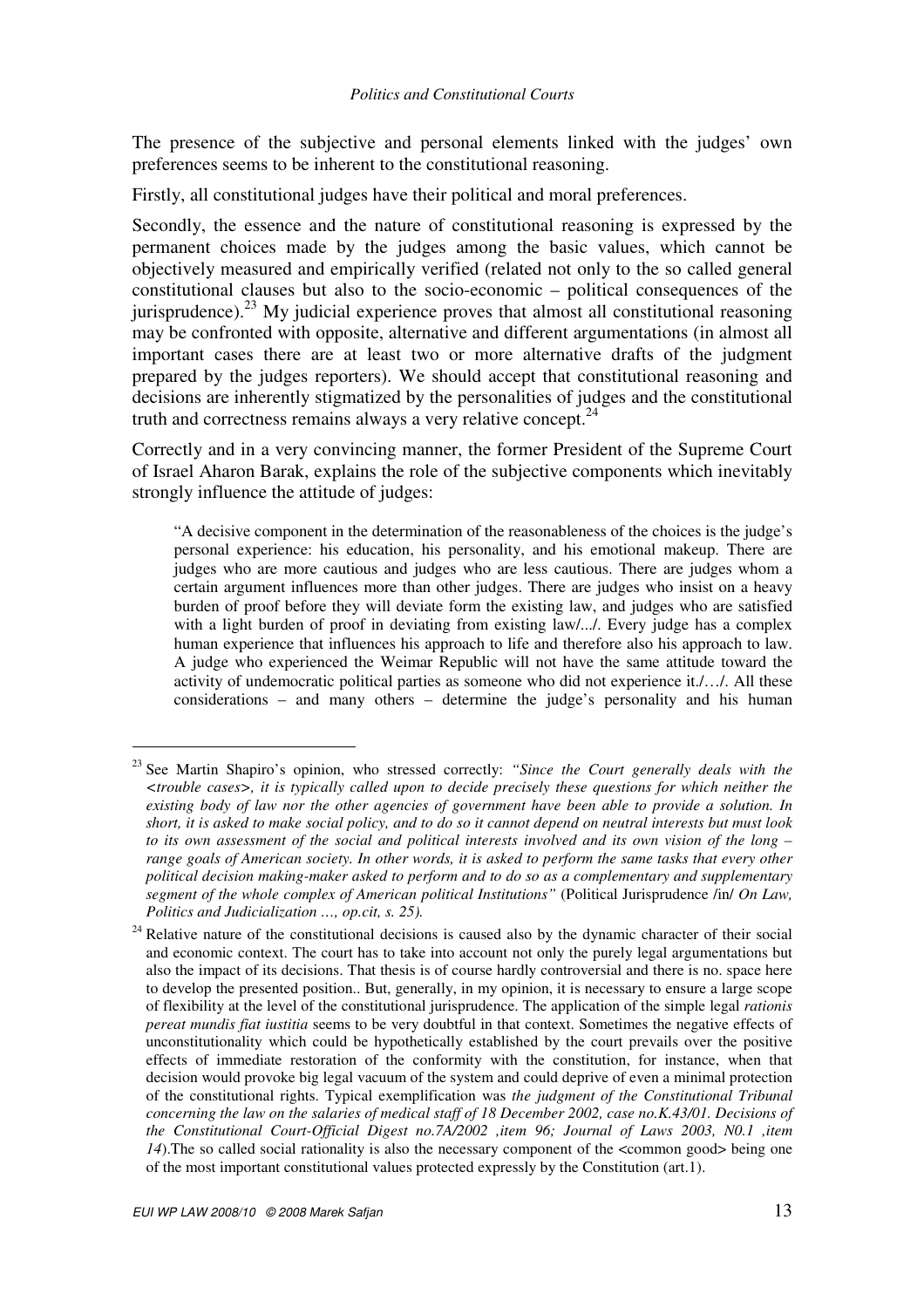experience. One cannot ignore this factor. It seems that we would not want to operate in a system in which this factor did not carry substantial weight".

If it is unavoidable, the question arises whether the constitutional justice is able to fulfill expectations expressed by the society and can be inscribed into an objective and rational model of debate and dialogue and settlements of all disputes? Is the <reasonableness> of argumentations of the Court being the crucial and the necessary element of constitutional jurisprudence possible?<sup>26</sup>

## *When politics becomes dangerous?*

We should leave aside our analysis of the fascinating topic, whether the constitutional justice can bear big public responsibility for the rationality and reasonableness of its decision if there are so many subjective, personal factors exerting pressure on the very activity of the judges. I can only here signal my personal opinion: paradoxically the great differentiation among the judges, diversification of presented judicial approaches to the particular topics, various constitutional sensibility and even different moral and political approaches became the condition for authentic, deep and balanced debates among the justices. Constitutional justice is not based on the absolute truth, and it is not a real way allowing tosearch the single, perfect solution for everyone. More differentiated is a constitutional court composition; more adequate (from the public perspective) become the answers to crucial social issues given by the judges. The very menace for constitutional justice is not a different political origin of the judges and their different moral, social, ideological convictions, but rather their uniformity and political homogeneity due to the simple majority rule adopted by parliament and its primitive judges appointment practice. We should accept either a banal truth that rational and balanced disputes on important topics do not take place in reality in an open public space among the average citizens because such debates have been replaced by the disputes among the representatives of the society on a different level.

The parliament (the lawmaker) and the constitutional justice are placed on the highest level of the public debate and such debate is possible and even necessary not because of the different political and ideological composition of the parliament and in result also the constitutional justice but just because of the different methodology and different kind of argumentation which is applied by them. The presence of politics as one among many - constitutional factors which determine the constitutional thinking is not in itself pathological. $^{27}$ 

<sup>25</sup> See Aharon Barak, *Judicial Discretion*, Yale University Press, 1987, p.121.

<sup>&</sup>lt;sup>26</sup> <Reasonableness> is the specific methodology of assessment. I agree with the opinion of MacCormick: *"/…./ what justifies resort to the requirement of reasonableness is the existence of a plurality of factors requiring to be evaluated in respect of their relevance to a common focus of concern /…./ Unreasonableness consists in ignoring some relevant factor or factors, in treating as relevant what ought to be ignored",* Neil Mac Cormick, *On Reasonableness /in/ Les notions de contenu variable en droit* (Chaim Perelman and Raymond Vander Elst eds., 136).

<sup>&</sup>lt;sup>27</sup> See on this topic for instance John Ferejohn, *Judicializing Politics, Politicizing Law*, Hoover Digest 2003. I share the opinion of Chritopher F. Zurn which seems to be very correct: *"If however, any organ*  with the power of constitutional review is introduced into the system, and if the protection – *elaboration dynamics is unavoidable, then the authorized constitutional review organ will be ineluctably involved with the generation of general and prospective constitutional norms, and thereby*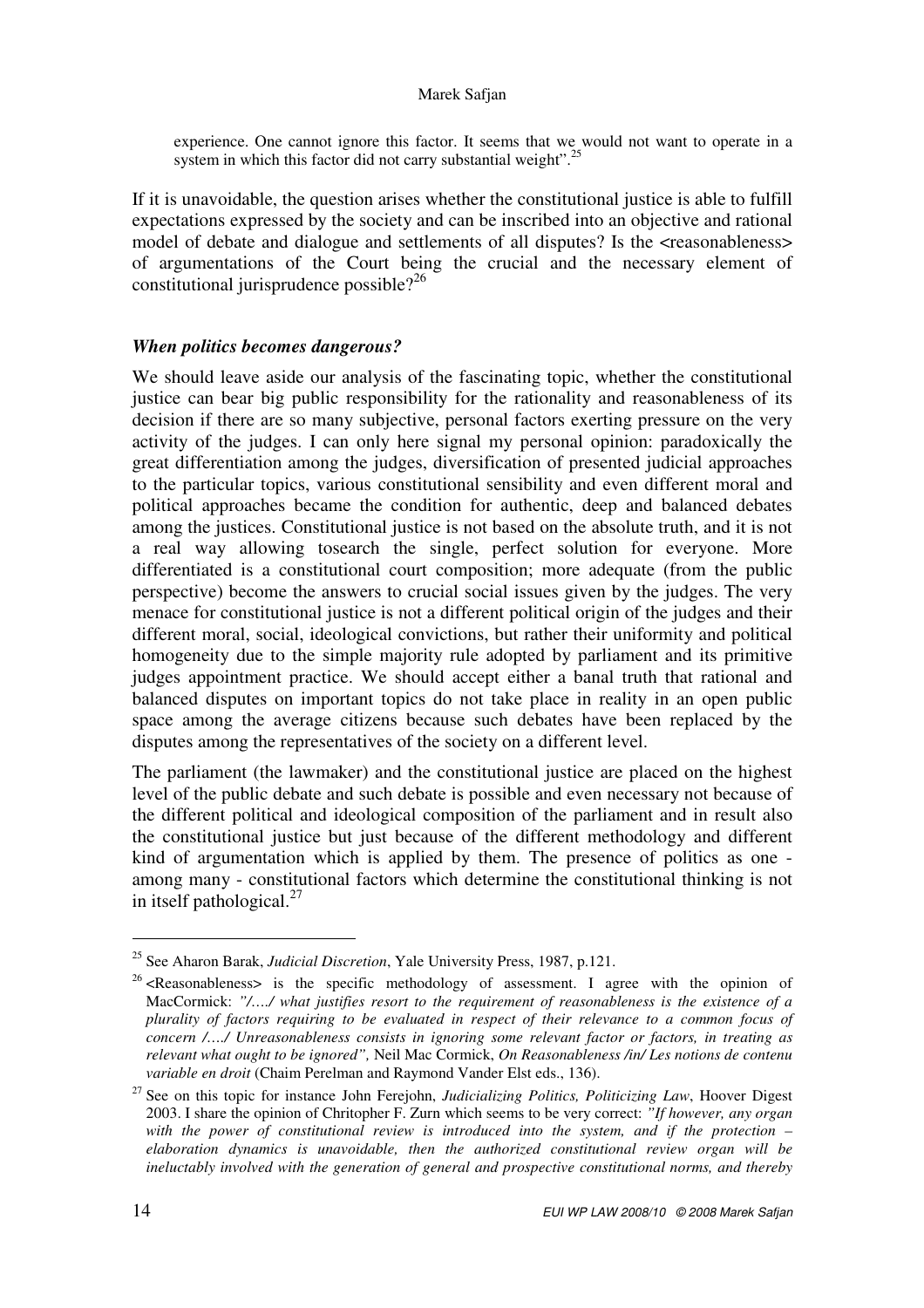Inversely, the politics could become a dangerous factor for the essential role played by the constitutional court if the composition of the court became homogenous and the methodology applied by the court reflected the earlier parliamentary political battle. In such perspective, the politics becomes a pathological factor in the constitutional activity because the political motivation prevails over the other types of argumentations and the constitutional decisions start to be subordinated to the political demands and political expectations and not to the  $\alpha$ -balancing methodology which is based on the rational consensus among the opposite sides of disputes and should express the necessary guarantees for fundamental rights of individuals.

## *Internal and external view on political presence in the constitutional justices*

Politics is always present and the postulate of its elimination from legal and constitutional justice is an irrational dream which itself could paradoxically become a destructive factor for the constitutional justice. Such utopian perspective can justify an unrealistic approach to the court activity (and even a kind of hypocrisy toward it) and in consequence can inspire the lawmaker to set up unreasonable limits for constitutional court activity, to reduce court prerogatives to the merely dogmatic disputes which could be resolved only through precise legal reasoning without the need to enter a fragile field occupied by the general clauses and the so called constitutional values. If it is not true, as the Montesquieu wanted, that politics leaves the courtroom when the court comes in, it is necessary to try to evaluate when manifestations of the political presence signalize the very danger of pathological outcomes. Such an assessment is not the same in all circumstances and we should differ between the <internal> and <external> perspective on constitutional activity.

## *Internal viewpoints*

The crucial issue is related to the question: are the judges real  $\langle$ prisoners $\rangle$  of their own political, moral, philosophical preferences and are they immunized to other positions, arguments and reasoning?

My personal experience during almost 10 years of my term as the constitutional judge gave me an exceptional point of observation.

Three points should be stressed.

Firstly, the core element of the judicial reasoning should be the so called  $\le$ internal independence>. What is the internal independence and which elements separate that concept of independence from the<independence itself>? I think that the concept can be well understood only by the persons who practiced the judicial activity and they are permanently confronted with the problems appearing on two levels: the objective constitutional reasoning and the personal preferences. Whereas the external independence generally means the lack of external pressure, lack of subordination to another body or other persons (whatever would be the nature of such an institution and

-

*undermine the classical conception of the separation of powers", Deliberative Democracy and the Institutions of Judicial Review*, Cambridge University Press 2007, 264.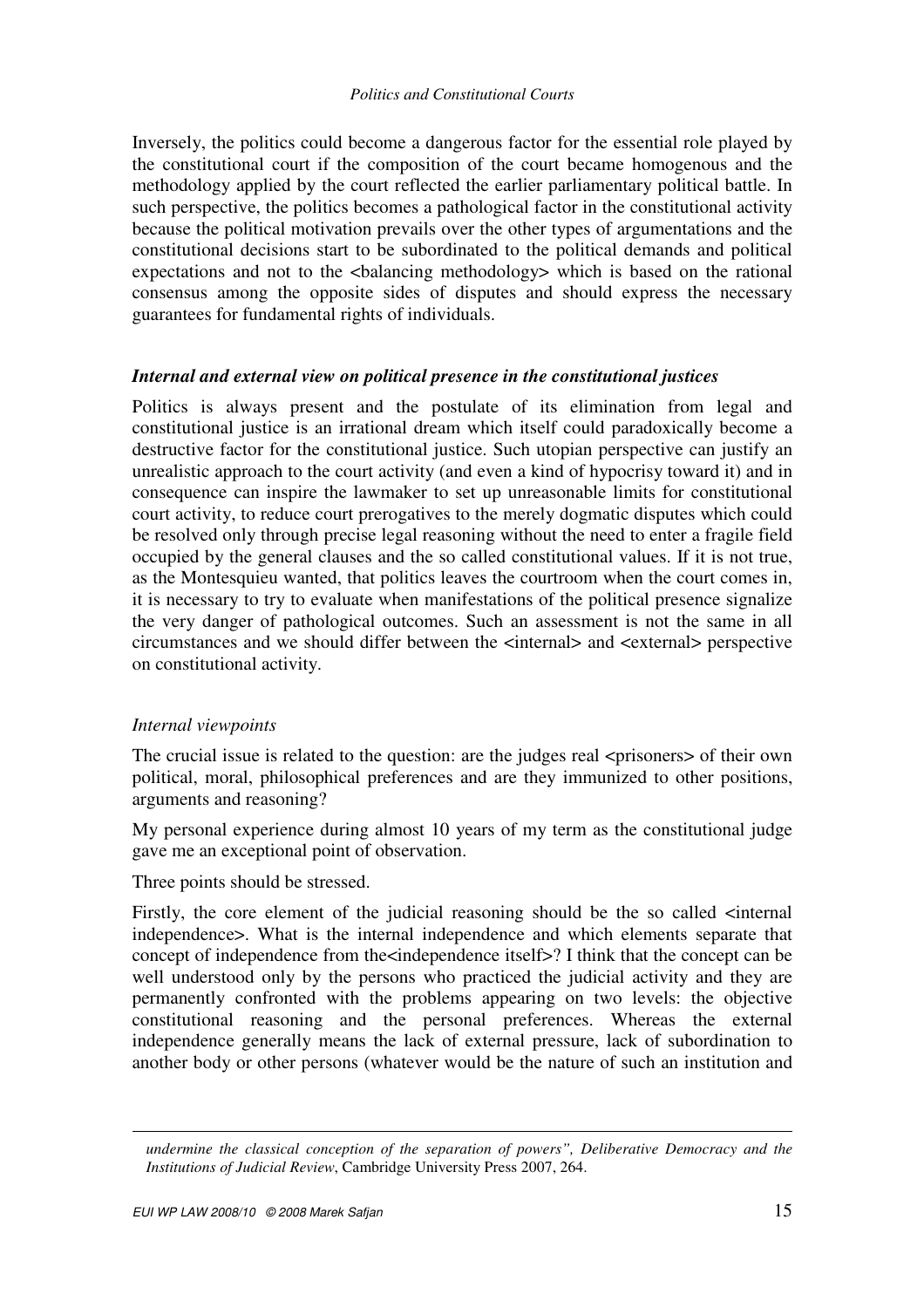the position of the persons<sup>28</sup>), the internal independence means the ability to separate the objective judgment from one's own personal preferences and for these reasons that attitude is- at least from the psychological point of view- more difficult, more complex and even sometimes heroic. Internal independence requires resignation from the subjective point of view and acceptance of a different perspective of the evaluation and a different assessment of the issues which should be decided. Clearly, this opinion is expressed by Aharon Barak:

"Judges must look for the accepted values of society, even if they are not their values. They must express what is regarded as moral and just by the society in which they operate, even if it is not moral and just in their subjective view". <sup>29</sup>

The internal independence is a necessary component of the judicial good faith. I agree with the opinion of Allan.C.Hutchinson:

"As such, the requirement to act in good faith is at heart of a revised understanding of the rule of law. Beginning the reasoning process with a more or less definite conclusion in mind is not the problem: most judges start with some more or less vague notion of where they think that their judgment should go or come out. A minimal democratic restraint asks that judges make some genuine effort to support that conclusion by reference to the rules; judges must work *within* as well as *with* law's rules and argumentative resources. The justificatory requirement of <good-faith> is not unique to adjudicative practice/…/ Good faith cannot in itself tell people what to do in situations of uncertainty doubt; it can only give them the courage to act on their own convictions in a way that takes seriously the responsibility to act fairly".<sup>3</sup>

Are such attitudes possible? My answer is positive though with two reservations.

Firstly, even the sinternally independent > judge is not able to leave completely his <intellectual personality>, his concept of life and his mode of understanding of some fundamental values. If an independent judge can accept the decisions which are susceptible to cause a lot of negative effects for "his political side" because of clear and evident constitutional argumentations, however his evaluation would never be free from a subjective approach in the sphere of vague general constitutional clauses leaving a relatively great margin for judicial interpretations. As for my second reservation, I should stress that beside the different judicial sensibility related to the values enrooted in the constitutional clauses (e.g. justice, proportionality, human dignity or freedom) another factor which will probably cause considerable divisions among the judges arises

<sup>&</sup>lt;sup>28</sup> See the opinion of Christopher F. Zurn: "The crux of such independence is that the constitutional court *and its members are institutionally independent of political accountability/…/. its membership should be determined through non political processes. The point, rather is that, one selected to serve on the court, appointees should not be subject to ongoing political pressure as they carry out their duties, and the internal administration of the court should likewise be independent of direct control by politically accountable officials",* Deliberative Democracy*…* 276.

<sup>29</sup> See Aharon Barak, *The Judge in a Democracy,* Princeton University Press, 2006, p.102. The same opinion A.Barak expressed in the *case C.A. 243/83, Municipality of Jerusalem v. Gordon, 39/1/ P.D. 113, 131*: *"It is not his own subjective values that the judge imposes on the society in which he operates. He must balance among various interests according to what appear to him to be the needs of the society in which he lives. He must exercise his discretion according to what seems to the best of his objective understanding, to reflect the needs of society./…/"* 

<sup>30</sup> See Allan C.Hutchinson, *The Rule of Law Revisited: Democracy and Courts* /in/ *Recrafting the Rule of Law: The Limits of Legal Order* (ed. David Dyzenhaus). Oxford 1999, p. 212.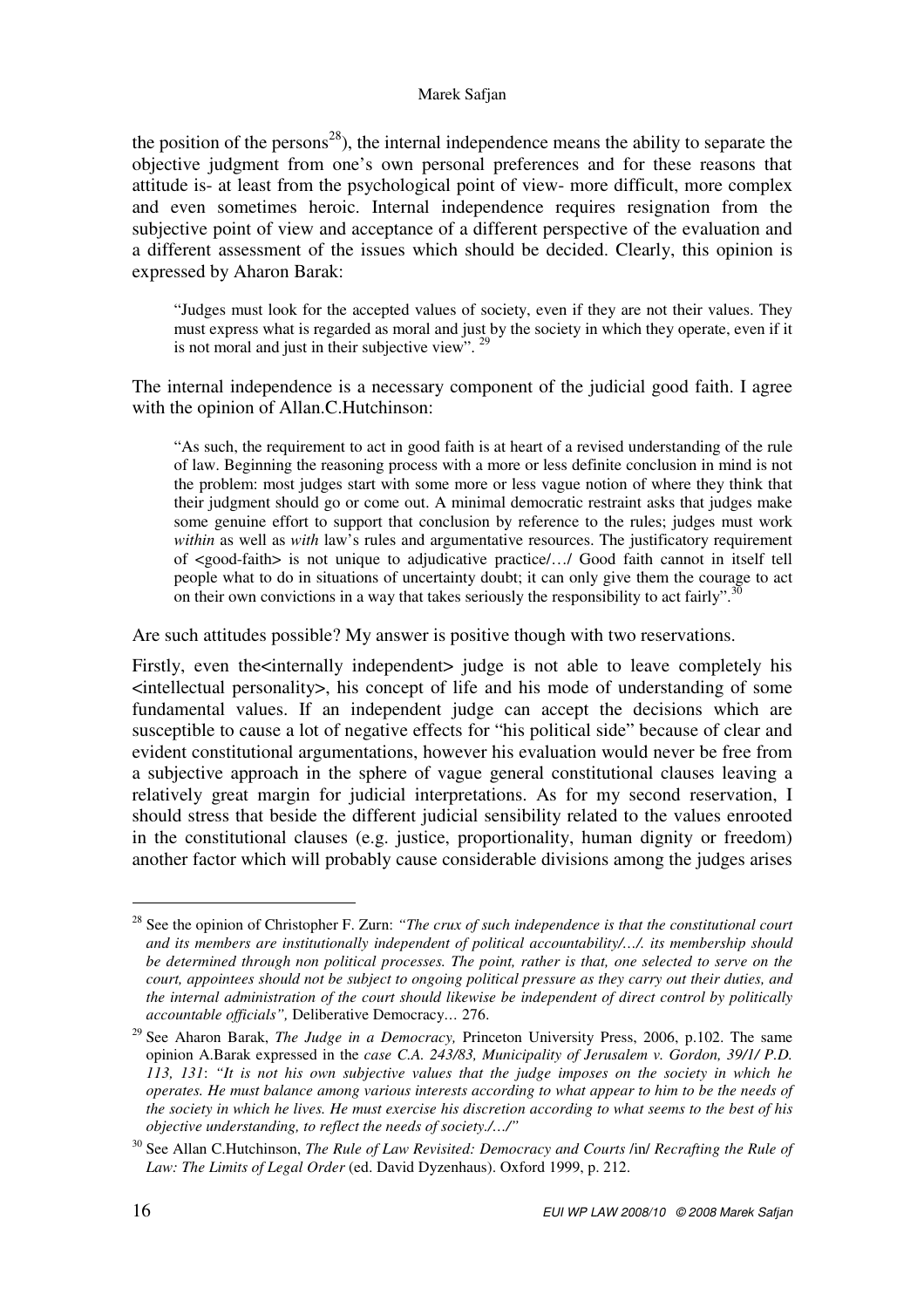in strictly <moral cases> such for instance as abortion, euthanasia or homosexual marriages (in all constitutional courts in Europe, also in EHRC, such problems caused a lot of dissenting opinions). $31$ 

Polish constitutional practice confirms that assumption. Internal independence has been proved apparently in such cases with a very high degree of political sensibility as the decision on the parliamentary investigation committee (it was a <flag political project> to destroy the political opponents by the governmental majority<sup>32</sup>) or the famous decision on IPN (Institute of National Remembrance).<sup>33</sup> On the other hand, the court became strongly divided in the cases concerning moral cases, such as abortion  $34$  or religion lessons in public schools. $35$ 

Secondly, my observation confirms that the scope or the level of internal independence increases with the length of the judicial practice. At the very beginning of the term the judges are susceptible to be more dependent on their own moral, philosophical, or ideological positions. However, this period is relatively short, and finally with the new judicial experiences the judges become more and more alienated from former dependencies and current social and political quarrels. One can say that the <judicial ethos>, built on the model of persons who are distanced from the politics and able to keep a neutral position without engaging in the current public debate as passive <witnesses> of the external reality, has become prevailing and, finally, allows the judges to reach higher and higher degrees of their internal independence.

To finish this point it is worth noting that my experience confirms also an enormous difference between the external description of the attitudes of the judges (made by the media, politics, or even legal doctrine) and real voting in the Tribunal. Media always look for the direct causal links between <the political origin> of the judges and their vote, but in practice the hypotheses formulated by the media are completely erroneous.

<sup>&</sup>lt;sup>31</sup> I share the opinion of Ninian M.Stephen: *"These issues are not only of their nature highly emotive; the rival contentions will often be non- negotiable. Matters of high principle, passionately adhered to, will be at stake, often on both sides. Because such issues <are usually seen in absolute terms, as matters of right and wrong, those who dispute over them are seldom inclined to compromise their differences", Judicial independence - A fragile Bastion, /in/ Judicial Independence. The Contemporary Debate,* Martinus Nijhoff 1985, p.529.

<sup>32</sup> *See the Judgment of the Constitutional Court of 22 September 2006,case no.U4 /06, Decisions of the Constitutional Court - Official Digest no.8A/2006, item 109; Official Journal "Monitor Polski" of 2006, No. 66, item 680.* The main purpose of that parliamentary committee was the examination of the presumed corruption would happen during the transformation of the banking and finance system and process of privatization. This political project has been addressed directly and personally against the famous, symbolic political figure of the economic transformation period just after the collapse of the communist system – Professor Leszek Balcerowicz. Leszek Balcerowicz symbolized and materialized for his political opponents (being in the government at this time) the face of pathological postcommunist mysterious <structure>. The decision of the Constitutional Court definitively blocked the intention of the government.

<sup>33</sup> See *the judgment of the Constitutional Court of 26 October 2005, case no. K31/04, Decisions of the Constitutional Court – Official Digest no.9A/2005, item 103*.

<sup>34</sup> See the *Judgment of the Constitutional Court of 28 May 1997, case no. K.26/96, Decisions of the Constitutional Court – Official Digest no.2/1997, item 19.* 

<sup>35</sup> See the *Judgment of the Constitutional Court of 30 January 1991, case no. K.11/90, Decisions of the Constitutional Court –Official Digest of 1991, item 2* and *the judgment of 20 April 1993, case no. U.12/92, Decisions of the Constitutional Court – Official Digest of 1993, item 9.*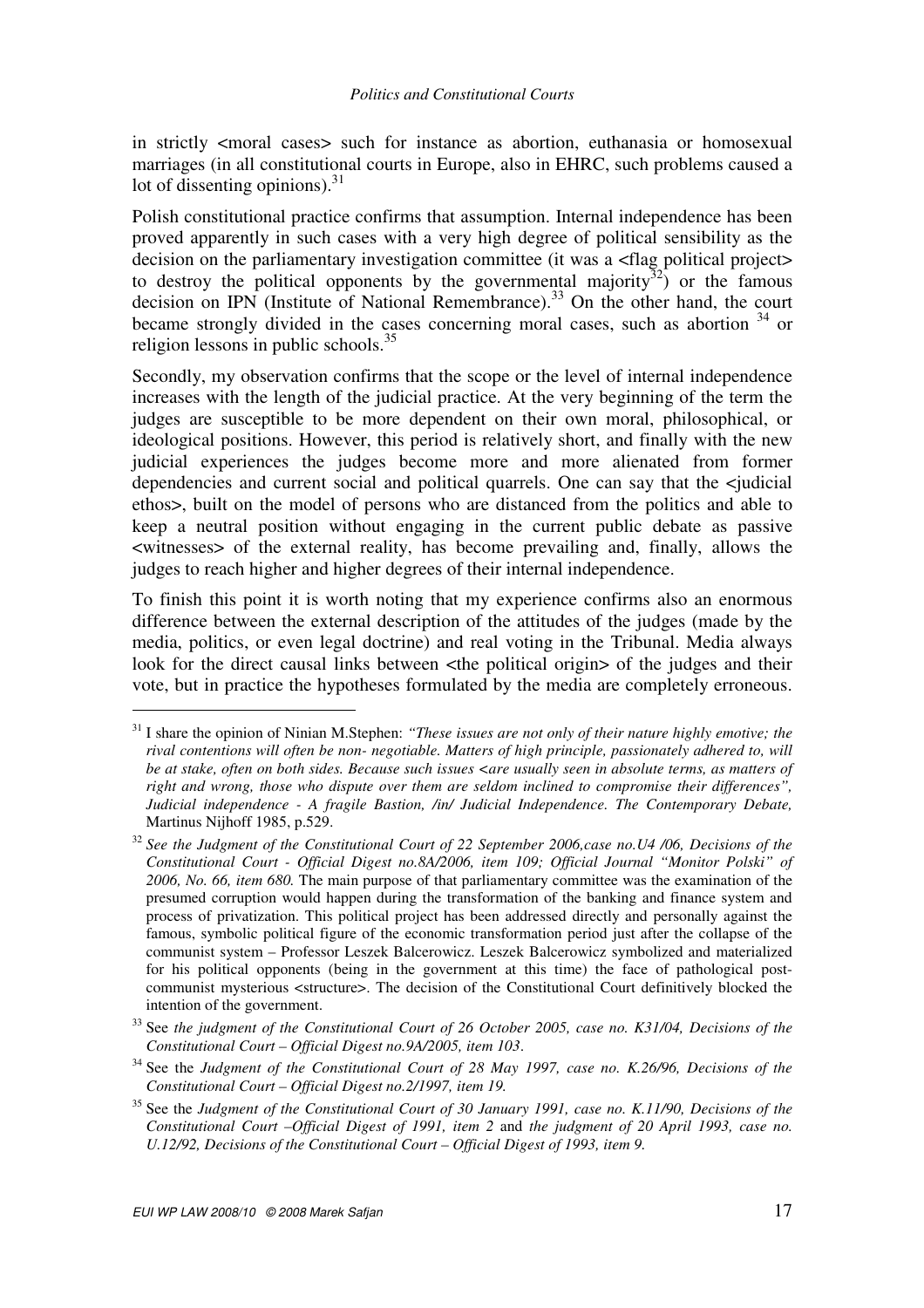The voting is very often unpredictable and it happens frequently that it goes across the presumed political preferences of the judges. The different legal approaches or different school of legal thinking represented by the judges seems to be a more important factor of the judicial disagreement than their political or even moral background.

## *External viewpoint*

External opinions on the judicial independence are important for the public authority of the Court and sometimes they are decisive for the ability to shape the standards of constitutional culture in the society. The Constitutional Court being the political instrument and serving as the means of transmission for political directives loses immediately the capacity to bear responsibility and to answer the constitutional challenges. I stressed above that the very public confidence to the fairness of constitutional court is one of the elements called  $\leq$   $\leq$   $\leq$   $\leq$   $\leq$   $\leq$   $\leq$   $\leq$   $\leq$   $\leq$   $\leq$   $\leq$   $\leq$   $\leq$   $\leq$   $\leq$   $\leq$   $\leq$   $\leq$   $\leq$   $\leq$   $\leq$   $\leq$   $\leq$   $\leq$   $\leq$   $\leq$   $\leq$   $\le$ involves both structural independence of the court among the states bodies institutions and the image of it in the public opinion) and gives to judges necessary support in its fight for the observance of the constitutional standards against present political majority in parliament. My experience confirms the correctness of the assumption formulated by the former President of the Hungarian Constitutional Court, Soloyom, who said: The very independence of the constitutional court is measured by equal degree of the reluctance toward it manifested by all political parties. If none likes the constitutional justice, one can say that it is a clear proof of independence and the existence of very courageous attitudes of the judges. However, Alec Stone Sweet is right skeptically assuming that the politicization of constitutionality review poses a potentially intractable dilemma for the constitutional judge. $36$ 

The symptoms of the political dependence are never transparent and clear but it is imaginable that pathological political influences on the constitutional court could be easily disclosed by the non- direct proofs, for instance: by the exceptionality of decisions on the unconstitutionality of reviewed normative acts; by typically and simple political division between the judges presenting their dissenting opinions; by the frequency of refusing the decision on the basis of procedural arguments in sensible political cases; frequency of the coincidences between the political expectations and the content of the court decisions.

Over the last few years, the strict political division among the judges appeared once during the last lustration case before the Tribunal (in May  $2007$ )<sup>37</sup>. For the first time in more than 20 year-long history of the constitutional jurisprudence in Poland the judgment was passed with nine dissenting opinions (out of eleven judges in the full bench in this case only two justices did not decide to write their *votum separatuum).* I suppose that two factors played a crucial role here: firstly, the highly controversial matter of all the issues related to the communist past and secondly, extremely emotional atmosphere in Poland caused by the fact that lustration had to involve more than 700 thousand people including the university staff, journalists etc.). I hope that it was a kind

<sup>36</sup> See Alec Stone Sweet, *op.cit., p. 199.* 

<sup>37</sup> See the *Judgment of the Constitutional Tribunal of 11 May 2007, case no. K2/07, Decisions of the Constitutional Court –Official Digest no..5A/2007, item 48; Journal of Laws of 2007, No.. 85, item 571.*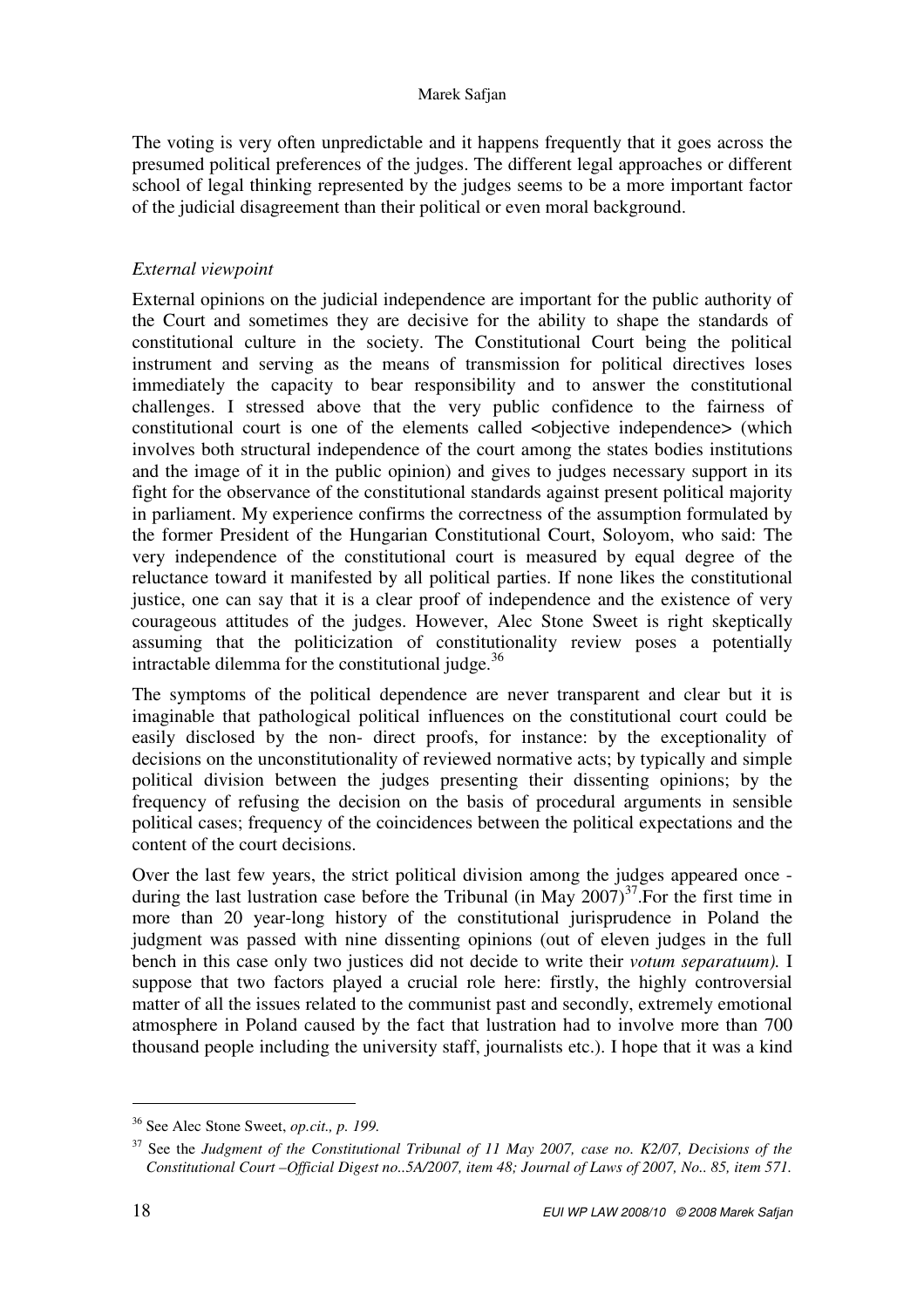of the <constitutional accident> though finally with a very positive and rational settlement.<sup>38</sup>

Finally, I had to agree once again with wise remarks formulated by Alec Stone:

"/…/ in resolving the dispute, the court may compromise its reputation for neutrality by declaring one party, let us say the government, the loser. In any case, that is what the opposition (or litigating party) hopes will happen. We can express this dilemma as a fundamental, institutional interest: the interest of the constitutional court is to resolve legislative conflicts about constitutionality while maintaining, or reinforcing the political legitimacy of constitutional review into the future".<sup>39</sup>

## *Formal and substantive means of the judicial independence protection*

It would be irrational and not very wise to deny the importance of formal, largely described, means of the protection of judicial independence, but it seems to be more and more clear that such formal mechanisms protecting the independence and impartiality of judges<sup>40</sup> are not sufficient to prevent the pathological influences of politics on the jurisprudence and to ensure objective, and balanced approach to the cases reviewed by the court. I tried above to stress the importance of the specific political environment which can sometimes play a role as an autonomous, negative factor, influencing and threatening the judges, irrespectively of the formal status of the court and its members and the guarantees given by the direct and expressly formulated constitutional provisions. I stressed strongly the important significance of the internal (sometimes heroic) independence of judges, which in such situations becomes an essential element, deciding on the quality of jurisprudence. However, in this context related to the different devices of the judges independence protection is worth raising the question, what are other factors which can support the judges in their determination to resist against the politics and to defend them against political pressure? Beside the formal requirements which, as I said above, are necessary but not sufficient, we can try to select the specific <substantive factors> which could be used as an essential instrument to support the judges in fulfilling their responsibility. I decided to indicate, profiting from my personal experience, only two such factors because I asses them as having a particularly great impact on the attitudes of judges and finally on the quality of the constitutional jurisprudence:

- a. the continuity of jurisprudential lines and accumulation of constitutional experience (*acquis constitutionnel*),
- b. the permanent dialogue between the constitutional courts and the international courts (the international patterns becoming stable elements of constitutional jurisprudence determine the future direction of its development) and among the constitutional courts in the European space (the visible effects are not only the

<sup>&</sup>lt;sup>38</sup> See unfortunately the second accident in the case of the immunity of judges of 28 November 2007.

<sup>39</sup> See Alec Stone Sweet, *op.cit., p. 199-200.* 

 $40$  One of them different than in the ordinary justice system is, almost in all constitutional courts, the oneterm mandate for the constitutional judge who cannot be reappointed once again to the post of the judge. Due to that solution the judges do not have the motive to remain in good relations with the politicians.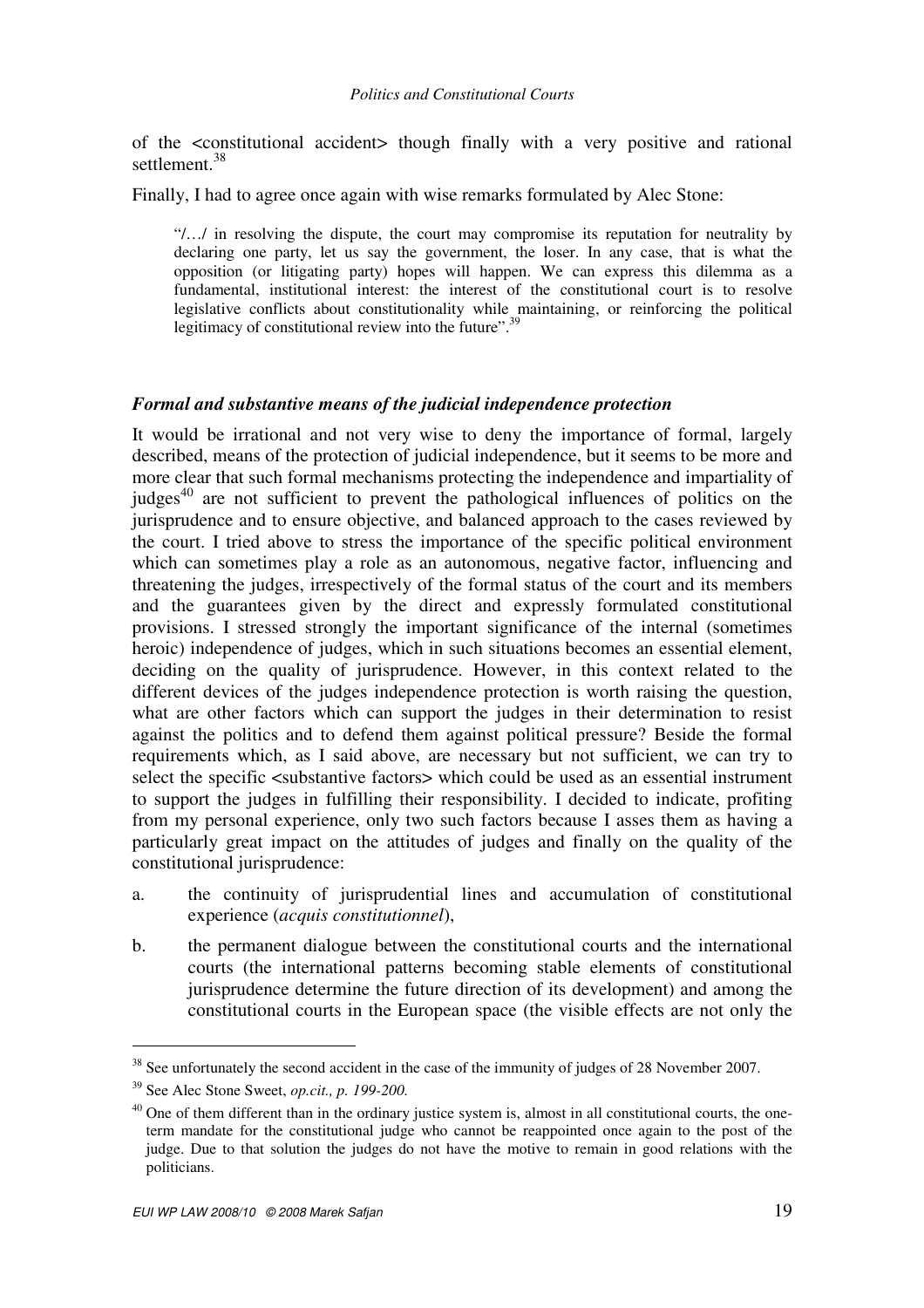mutual exchange of experience between the judges but also the mutual monitoring system being a real and important factor which can effectively eliminate all attempts of the political abuse).

Ad a/ *Acquis constitutionnel*<sup>41</sup>. The constitutional jurisprudence is built step by step and the continuity of its elaborated lines plays the crucial role for the predictability of the judgments and also for the stability of the constitutional system as a whole.<sup>42</sup> We should stress that such a relative stability of the constitutional jurisprudence, rooted in the fundamental <stare decisions> is at the same time, a guarantee protecting the judges from the political pressure. Of course, each constitutional jurisprudence in all countries is subordinated to the evolutionary process and in that sense is not definitively stable. We can moreover add that such a progressive evolution is positive and necessary for the quality of the constitutional democracy, giving the new impulses for the development of the constitutional doctrine and ideas. Nevertheless, it cannot be identified as a slow, evolutionary process of the constitutional jurisprudence transformation with a revolutionary dramatic breakthrough of it. The constitutional jurisprudence and its stable lines can serve as a good, convincing and sometimes crucial argument to oppose the constitutional standards against the bad legislative practice and, finally, to impose on the lawmaker the necessary respect for constitutional provisions. One can say that the content of stable jurisprudence, its applied argumentations and the interpretative approach serves as a metaphoric  $\langle$ mirror $\rangle$  for the Judges themselves and the Court. They can see better through it and better assess their own methodology and reasoning applied in the concrete case. But at the same time the continuity or dramatic breakthrough in the jurisprudence is a kind of the test for a large public which enables verification of the authenticity of the argumentations adopted by the Court. No doubt –

<sup>41</sup> That notion of *acquis* is applied in the European jurisprudence of the ECJ *acquis comunataire*. However its use in the constitutional jurisprudence is well justified because of the crucial similarity between the constitutional methodology of interpretation and this one which has been applied in European space for almost 50 years to create common standards of the European law. The notion of the *acquis connstitutionnel* was applied for the first time by the Constitutional Court in its famous *decision of 20 November 2002, case no.. K.41/02, Decisions of the Constitutional Court- Official Digest no..6A/2002, item 83; Official Journal "Monitor Polski" of 2002, no.. 56, item 763)*concerning the so called tax abolition and the patrimonial declarations e.g. leading project of the governmental majority at that time. It is interesting to stress that the Constitutional Tribunal was strongly attacked by the politicians at the moment and the recalling by its motives the continuity of the jurisprudence in the matter such as protection of privacy and the fair legislation principle (two of the topics were the permanent element of the *acquis constitutionnel* had an important impact on the public opinion and supported the Tribunal in its position. See also Marek Safjan, *The Right to Protection of Personal Privacy and Autonomy in the Case law of the Polish Constitutional Tribunal (in) Human Rights, Democracy and the Rule of Law, Liber Amicorum Luzius Wildhaber* S. Breitenmoser, B.Ehrenseller, M.Sassoli, W.Stoffel, B.Wagner Pfeifer eds.), Dike Nomos 2007, pp.693-708.

 $42$  I share opinion that the accumulated constitutional experience plays the crucial role as the instrument of the interpretation, creating also the (second order norms for the interpretation of the constitutional provisions) See on this topic Ch.F. Zurn, *Deliberative Democracy …* p*.*279, who stressed that culture of specific <stare decisions> is developed also in civil law countries in the framework of the constitutional justice. As Martin Shapiro said: "*Even in civil law cultures where stare decisions are not formally acknowledged, constitutional law almost invariably becomes case law employing precedent-based reasoning even when the court's opinions do not formally announce such reasoning"* ("*The Success of*  Judicial Review and Democracy" in On Law, politics and Judicialization, (eds. Martin Shapiro and Alec Stone Sweet, New York University: Oxford University Press 2002, 168.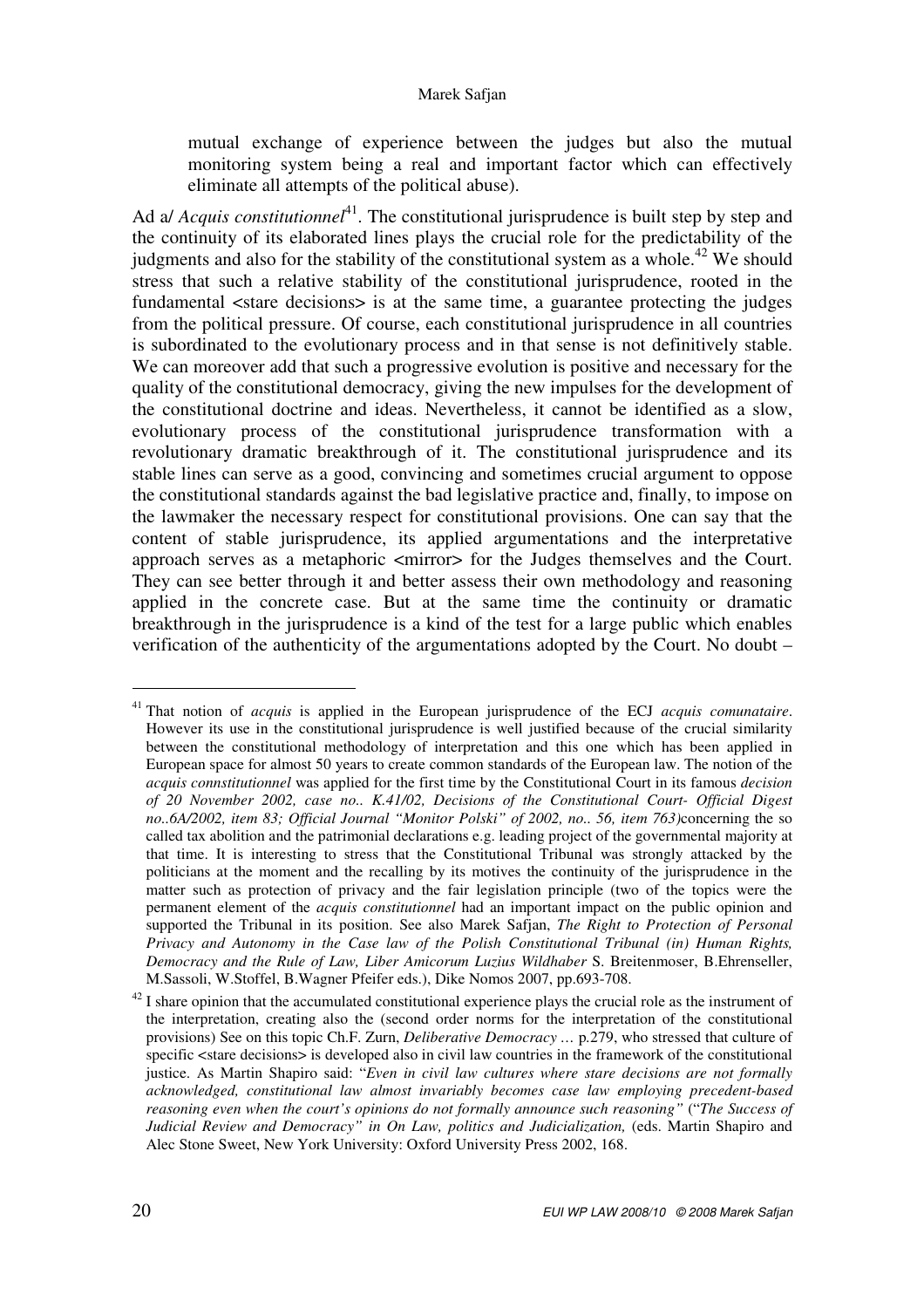the Court which resigns from the former stable lines of its jurisprudence without the important and transparent motives can easily lose also the authority in the eyes of the public opinion. Such political breakthrough of the jurisprudence is still very risky and finally the presence of such a real risk can restraint the judges from the politically opportunistic jurisprudence.

Ad b/ The issue related to the dialogue between the courts should be of course a separate subject of analysis and I restrain my remarks to only a few synthetic observations. Today the European common legal space is created not only by the adoption of the same universal normative standards determining our vision of democracy and human rights but also through the creative jurisprudence at all levels of the system of international and national justice. One can even say that the content, scope and the significance of particular guarantees in the field of the human right protection is due much more to the creative and dynamic evolution of the jurisprudence than to the purely formal, normative sense or the contingent of the provisions consisted in the international human rights conventions and the national constitutions. My experience proved that such methodology of construction of common legal space in Europe mainly through the jurisprudence of the national and supranational courts imposes at the same time the necessity of the strict and permanent cooperation between the different courts. If we analyze the jurisprudence of the international and constitutional courts we can easily observe the mutual references made by the courts–by the national courts to the jurisprudence of international courts and inverse  $43$ . One can say that it introduced the system of mutual verification of the judicial decisions. In Polish constitutional jurisprudence, we accepted as one of the interpretative principles the necessary Europeanization or internalization of the national laws provisions, including the constitutional norms. It is effectuated by a <friendly interpretation> of the national laws allowing us to maximize the compliance between the national and supranational rules.<sup>44</sup> In effect, such more and more visible coincidence between the interpretative methodology and the substantive values protected both by national and the international justice system ensure the stability and predictability of judicial decisions and strengthen also the political independence of the courts. Similar phenomena are visible at the level of the constitutional courts cooperation. My personal experience confirms that very

 $43$  Examples of such  $\lt$ mutual verification $\gt$  are the decisions of the Constitutional Tribunal and Human Rights Court in Strasbourg related to the same topics, namely; 1. the compensation for the former owners who lost their property just after the Second World War in result the new borders of the State (so called the <mienie zabużańskie>), see on one hand the judgment of the *Constitutional Court of 12 December 2002 case no..., Decisions of the Constitutional Court – Official Digest …..* and the other hand the judgment of ECHR (Grand Chamber) in case Broniowski v.Poland *of 22 June 2004* and the cases Wolkenberg and Others v. Poland, *application no..50003/99* and Witkowska v.Poland, no*. 11208/02 of 4 December 2007;* 2. The compensation for the owners of private buildings who were deprived even minimally of the profits from their property due to the protection of tenants' rights (see on one hand *the judgment of the Constitutional Court of 12 January 2000, case no. P.11/98, Decisions of the Constitutional Court – Official Digest no..1/2000, item 3* and of the other hand the *judgment of the European Court of Human Rights (Grand Chamber)of 19 June 2006,* Hutten-Czapska v.Poland, case no..35014/97). It is worth mentioning that the legal reasoning of both Courts was based on a similar approach and each of the Courts mutually used the arguments belonging to the jurisprudence of the other one.

<sup>&</sup>lt;sup>44</sup> It is so called "the principle of interpreting domestic law in a manner"nice to European law ". See for example the important *Judgment of the Constitutional Tribunal of 11 May 2005, case no. K18/04* on the Accession Treaty and the Poland's memberships in the European Union.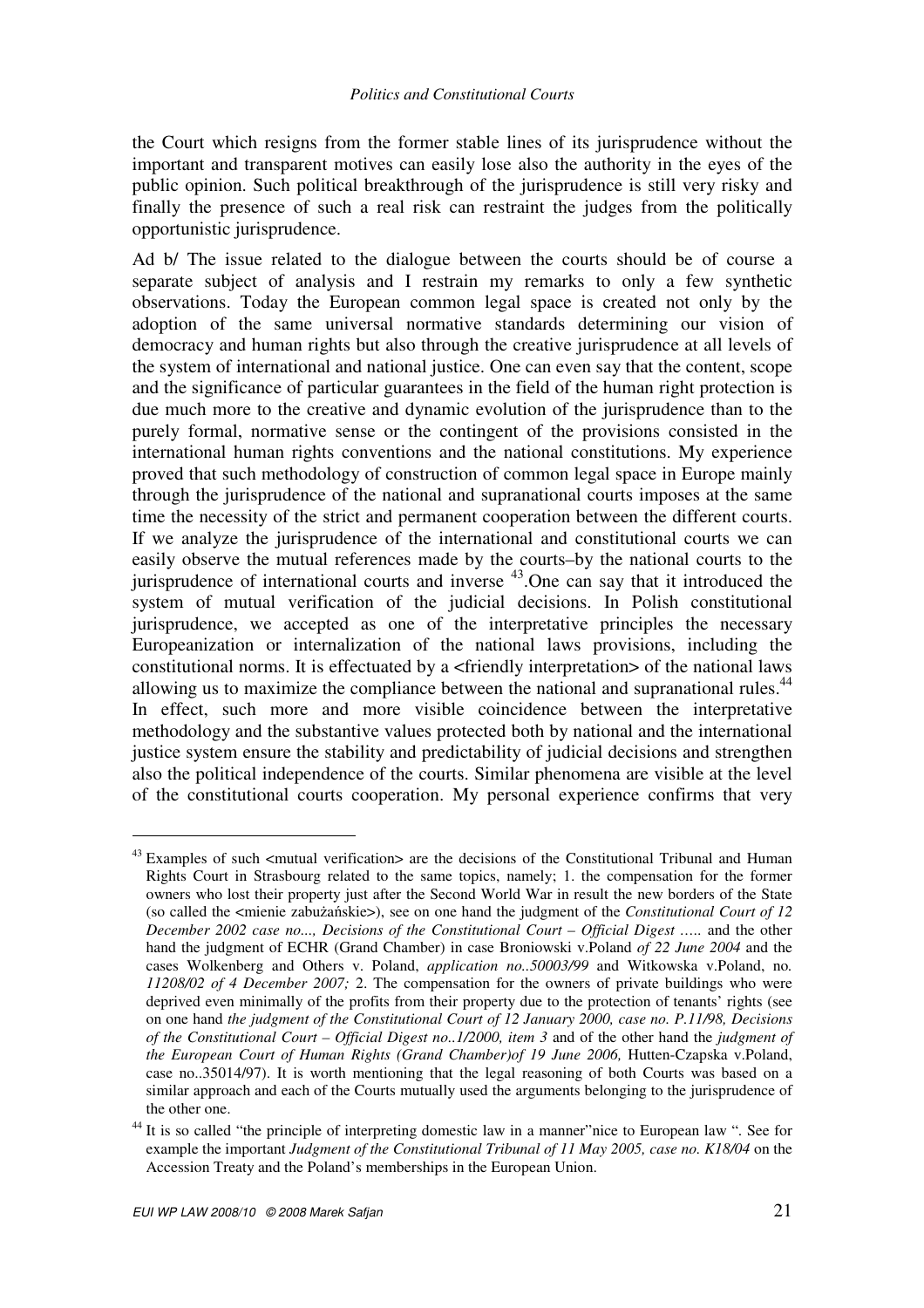common constitutional space has been built in Europe and it appears through authentic permanent dialogue and mutual exchange of knowledge on the constitutional jurisprudence (for these reasons a big constitutional network has been created in Europe)<sup>45</sup>. Finally, it is not strange that there are a lot of common topics (cases) in the constitutional jurisprudence of many courts which could be treated in a similar way of interpretation.<sup>46</sup> If this common approach exists in different constitutional jurisprudence of the European countries, we can say that interference into that sphere made by politicians became more and more difficult. Common constitutional space based on the dialogue and cooperation between the different courts stars to play an essential role as the instrument immunizing the constitutional courts against the political influences.

## **Conclusions**

Let me try to summarize the most important ideas presented in this field in just a few points:

- 1. Politics is an inherent element of the constitutional justice but the impact of it can have both pathological or non-pathological outcomes for the constitutional activity. However, total elimination of politics from constitutional justice should be treated as a utopian and unrealistic approach.
- 2. The judges with a political background, political appointment and political convictions are not doomed to be prisoners of the political parties which designated theirs candidatures. There is no simple interdependence between the political origin of judges and their later jurisprudence.

<sup>&</sup>lt;sup>45</sup> I can for example mention the cooperation in the framework of European Conference of the Constitutional Courts (every 4 years a fascinating debate is organized and devoted to the selected topics with the participation of delegates from almost all constitutional courts in Europe and representatives of international courts) – during the Brussels conference in 2002 we discussed the topic related the dialogue between the national constitutional courts and international courts (see A.Allen, A.Melchior, *Les relations entre les cours constitutionnelles et les autres jurisdictions nationals, y compris l`interference en cette matiere, de l`action des juridictions europeennes,* Rapport general de la XIIe Conference des cours constitutionnelles, Bruxelles 14-16 Mai 2002, *Revue Universelle des Droits de l`Homme,* vol.14,no. 9-12, 31 decembre 2002,pp.333-360). The enormous data base of the European constitutional courts is collected by the Venice Commission (the body affiliated to the Council of Europe).

<sup>&</sup>lt;sup>46</sup> See for example the jurisprudence concerning the issues of re-privatization and the de-communization (including the famous lustration cases) or the penal responsibility of the former functionaries the communist power organs - in Central European Countries; but there are also a lot of similar more universal cases reviewed by all constitutional courts around the Europe related to the basic human rights protection which could be very inspiring for the jurisprudence of different courts and serving as a point of reference in the motives of judgment (for example, almost all constitutional jurisprudence was confronted with the issues such as the ones related to the freedom of speech and privacy or religious neutrality of the State ; also some formal principles and the constitutional methodology (for instance the concept of limitation of fundamental rights) or even the issues of enforcement of the constitutional judgments are the subject of deep comparative analyses in individual courts. In effect, we can see that in many constitutional fields (especially in the sphere of the human rights protection) the approach adopted by the different constitutional jurisprudences become more and more similar.